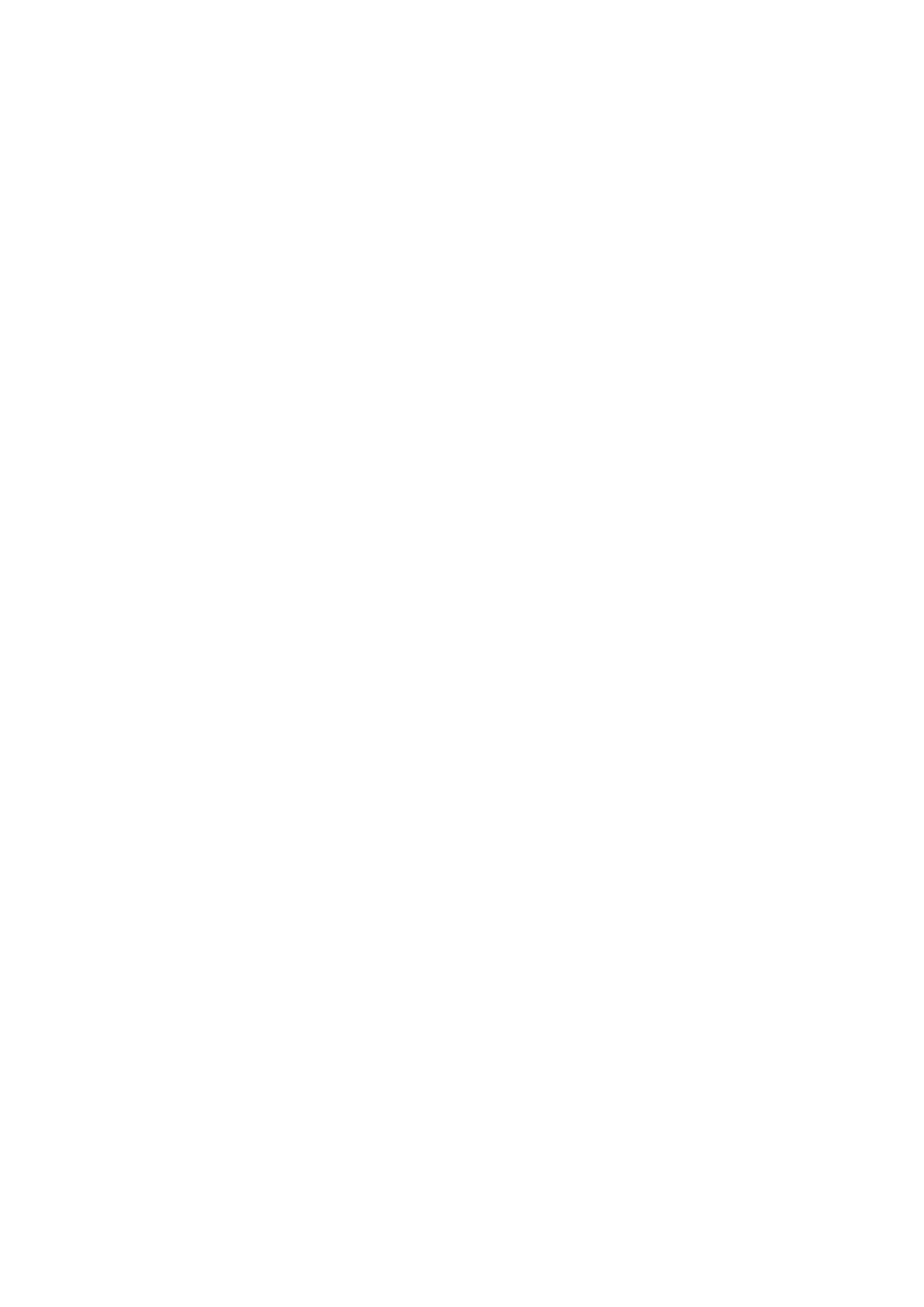# Table of contents

| <b>Executive Summary</b>                                                | 3  |
|-------------------------------------------------------------------------|----|
| 1 Introduction                                                          | 5  |
| 1.1 Project Background                                                  | 5  |
| 1.2 What is the purpose of this Report?                                 | 5  |
| 1.3 Have the conditions been varied since approval?                     | 6  |
| 1.4 Report Structure                                                    | 6  |
| 2 Summary of Compliance with DoE Conditions                             | 6  |
| 2.1 EPBC Act Listed Species                                             | 6  |
| 2.2 Implementation of Flora Mitigation Plans                            | 6  |
| 2.3 Implementation of Fauna Mitigation Plans                            | 7  |
| 2.4 Implementation of Aquatic Fauna Plans                               | 7  |
| 2.5 Management of the Golden Sun Moth                                   | 7  |
| 2.6 Management of Little Pink Spider Orchid                             | 7  |
| 2.7 Management of Matted Flax-lily, Clover Glycine, River Swamp Wallaby |    |
| Grass and Little Pink Spider Orchid                                     | 7  |
| 2.8 Water Quality Monitoring                                            | 7  |
| 2.9 Provision of Waterway Crossing Plans                                | 8  |
| 2.10 Approval of Water Quality Monitoring Procedure                     | 8  |
| 2.11 Limitation of Pipeline Operational Volumes                         | 8  |
| 2.12 Passage of Groundwater                                             | 9  |
| 2.13 Forest Rehabilitation Plans                                        | 9  |
| 2.14 Annual Report on Compliance with Conditions                        | 10 |
| 2.15 Changes to Documentation/Conditions                                | 10 |
| 2.16 Recordkeeping                                                      | 10 |
| 2.17 Commencement of Construction                                       | 10 |
| <b>3 Independent Audited Reports of Water Savings</b>                   | 11 |
| 3.1 Water Savings Audited & Allocated                                   | 13 |
| 3.2 Water Savings Released & Supplied to Melbourne                      | 14 |
| 4 Surveys & Monitoring for Threatened Fauna & Flora                     | 18 |
| 4.1 General measures for all Terrestrial Fauna                          | 18 |
| 4.2 Woodland Forest & Scattered Tree Habitats                           | 18 |
| 4.3 Grassland Habitats                                                  | 19 |
| <b>5 Conclusion</b>                                                     | 20 |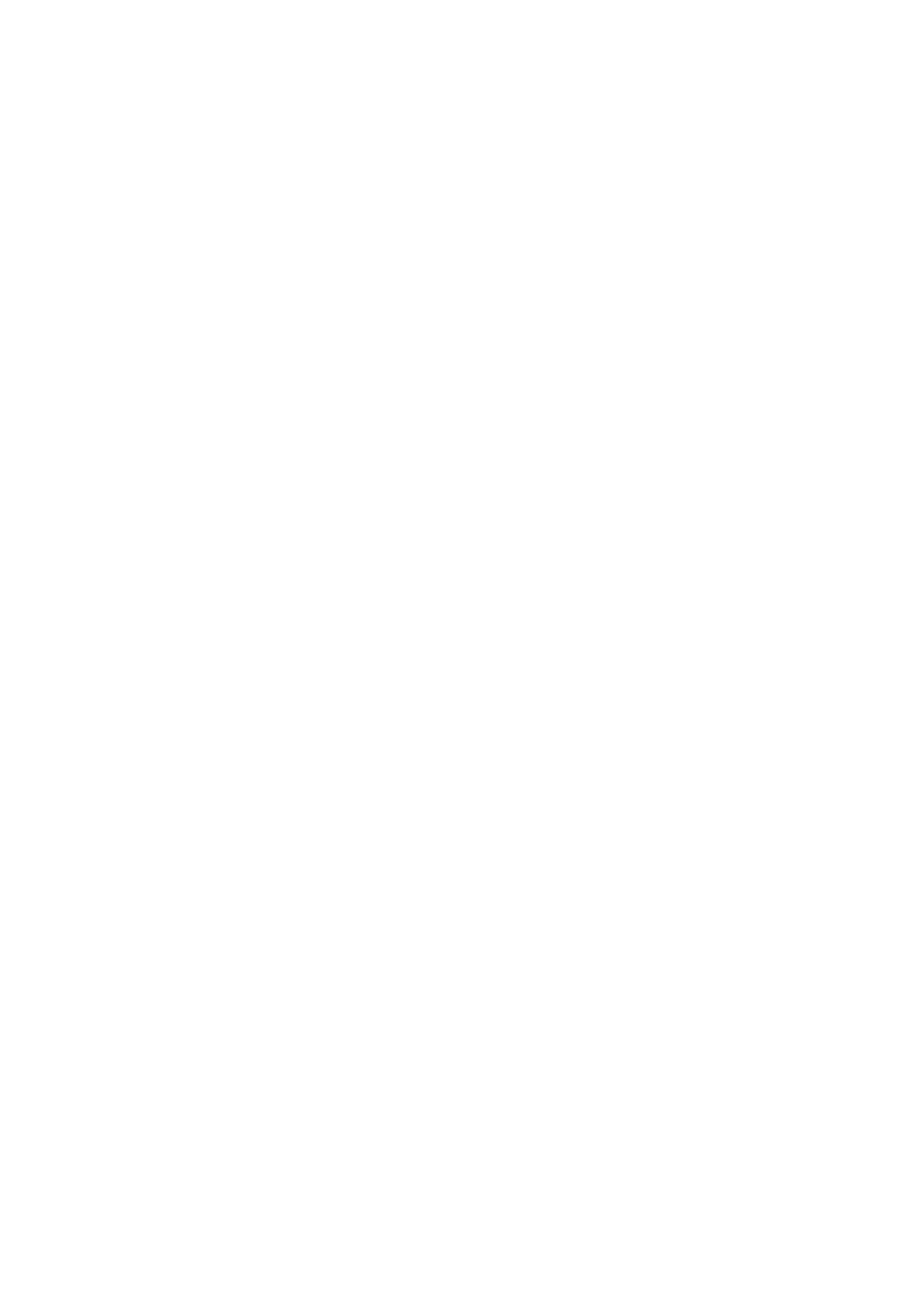Melbourne Water is owned by the Victorian Government. We manage Melbourne's water supply catchments, remove and treat most of Melbourne's sewage, and manage rivers and creeks and major drainage systems throughout the Port Phillip and Westernport Region.

© Melbourne Water Corporation 2015

This work is copyright. Apart from any use permitted under the Copyright Act 1968, parts of this publication may be reproduced as long as due acknowledgement is given to Melbourne Water Corporation and the author.

*Front cover photo showing the Golden Sun Moth Offset Site at Sheoak, Yea in January 2014.*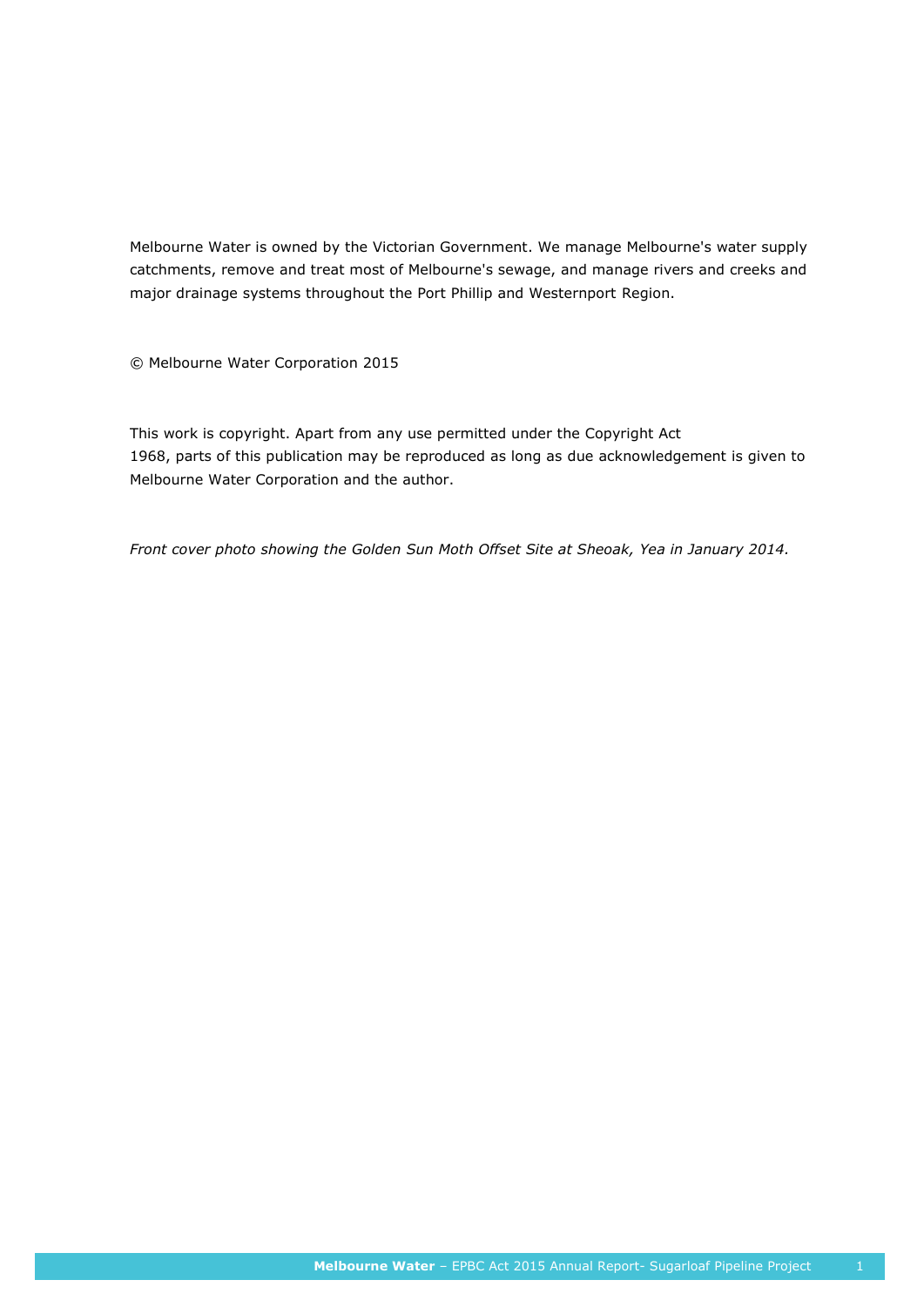### Abbreviations

| Alliance     | Sugarloaf Pipeline Alliance (comprised of Melbourne Water Corporation<br>(MW), Sinclair Knight Merz Pty Ltd (SKM), Gutheridge Haskins and<br>Davey Pty Ltd (GHD) and John Holland Pty Ltd (JH), responsible for<br>delivery of the Pipeline Project.) |
|--------------|-------------------------------------------------------------------------------------------------------------------------------------------------------------------------------------------------------------------------------------------------------|
| <b>DELWP</b> | Department of Environment, Land, Water & Planning                                                                                                                                                                                                     |
| <b>DoE</b>   | Federal Department of Environment.                                                                                                                                                                                                                    |
| <b>DTPLI</b> | Department of Transport, Planning and Local Infrastructure.                                                                                                                                                                                           |
| <b>EMP</b>   | Environmental Management Plan                                                                                                                                                                                                                         |
| <b>EPBC</b>  | Environment Protection and Biodiversity Conservation Act 1999                                                                                                                                                                                         |
| <b>FFG</b>   | Flora and Fauna Guarantee 1988(Vic)                                                                                                                                                                                                                   |
| <b>GSM</b>   | Golden Sun Moth                                                                                                                                                                                                                                       |
| <b>MFL</b>   | Matted Flax-lily                                                                                                                                                                                                                                      |
| <b>MW</b>    | Melbourne Water Corporation                                                                                                                                                                                                                           |
| Project      | Sugarloaf Pipeline Project                                                                                                                                                                                                                            |
| <b>SLL</b>   | Striped Legless Lizard                                                                                                                                                                                                                                |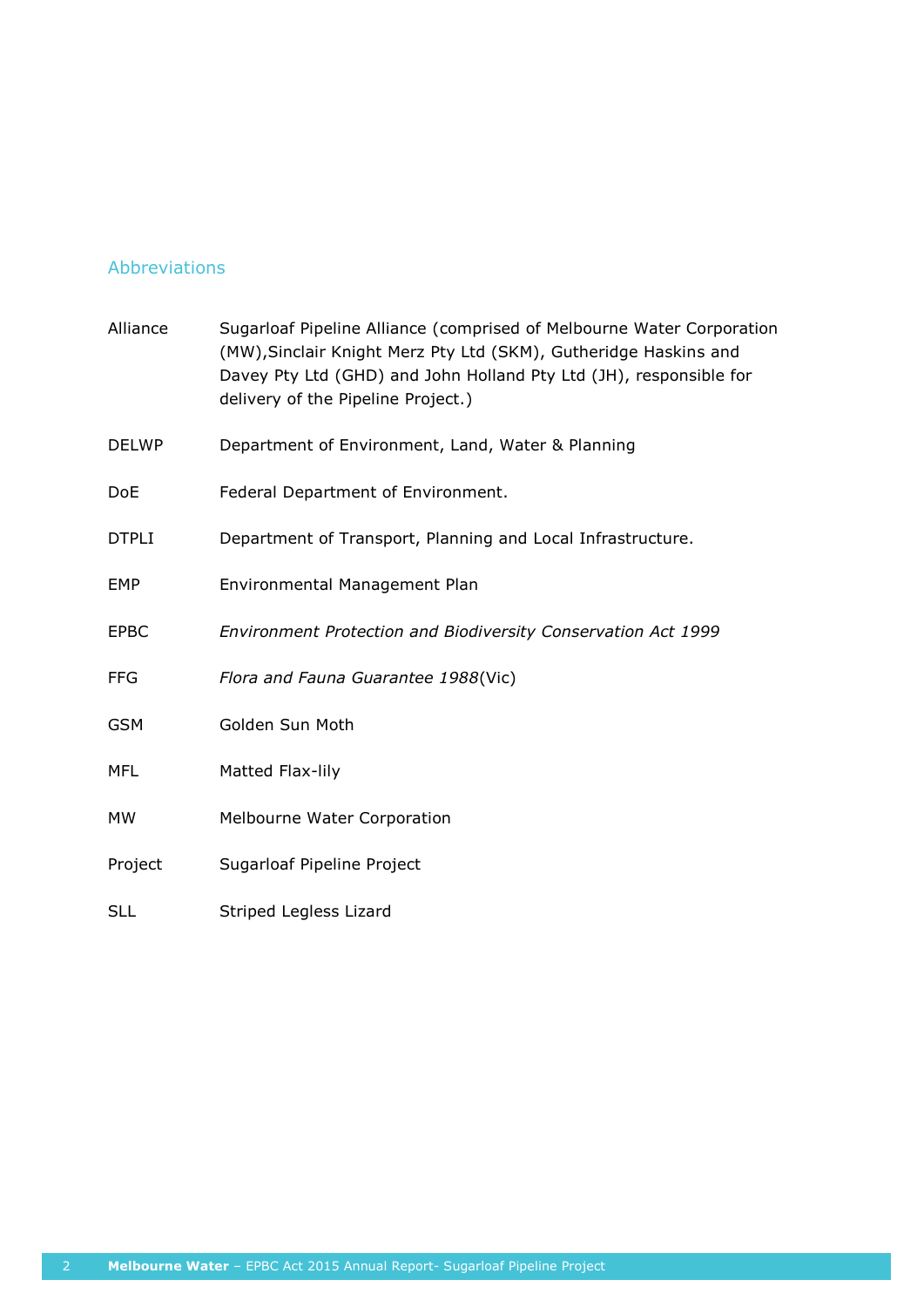# Executive Summary

Melbourne Water has complied with the conditions of the *Environment Protection and Biodiversity Conservation Act 1999* approval 2008/3960 (EPBC Approval) for the current reporting period 1 July 2014 – 30 June 2015.

Three EPBC listed species were located in the construction corridor:

- Striped Legless Lizard
- Golden Sun Moth
- Matted Flax-lily

A 5-year post construction monitoring program has now been completed for all of these species. Monitoring detected large populations of both Striped Legless Lizard and Golden Sun Moth. Patches of Matted Flax-lily which were translocated are successfully established and will continue to be managed at the translocation site.

The status of compliance with the conditions of the EPBC Approval is summarised in Table 1. Where Melbourne Water has previously demonstrated compliance with a condition and no further action is required, DoE has acknowledged this through acceptance of the 2014 Annual Report and no detail is provided in this report. Readers can refer to earlier Annual Reports where more information is required.

|  |  |  | <b>Table 1: Compliance with EPBC Approval</b> |
|--|--|--|-----------------------------------------------|
|  |  |  |                                               |

| <b>Condition of EPBC Approval</b>                                                                                       | Status - year reported ?    |
|-------------------------------------------------------------------------------------------------------------------------|-----------------------------|
| Implementation of EMS<br>1.                                                                                             | Previously Compliant        |
| Implementation of Flora Mitigation<br>2.<br>Plans                                                                       | Previously Compliant        |
| 3. Implementation of Fauna<br><b>Mitigation Plans</b>                                                                   | Ongoing-compliant to date   |
| 4. Implementation of Aquatic Fauna<br><b>Mitigation Plans</b>                                                           | Previously Compliant        |
| Management of Golden Sun Moth<br>5.                                                                                     | <b>Previously Compliant</b> |
| 6.<br>Management of Little Pink Spider<br>Orchid                                                                        | Previously Compliant        |
| Management of Matted Flax-lily,<br>7.<br>Clover Glycine, River Swamp<br>Wallaby Grass and Little Pink<br>Spider Orchid. | Previously Compliant        |
| <b>Water Quality Monitoring</b><br>8.                                                                                   | <b>Previously Compliant</b> |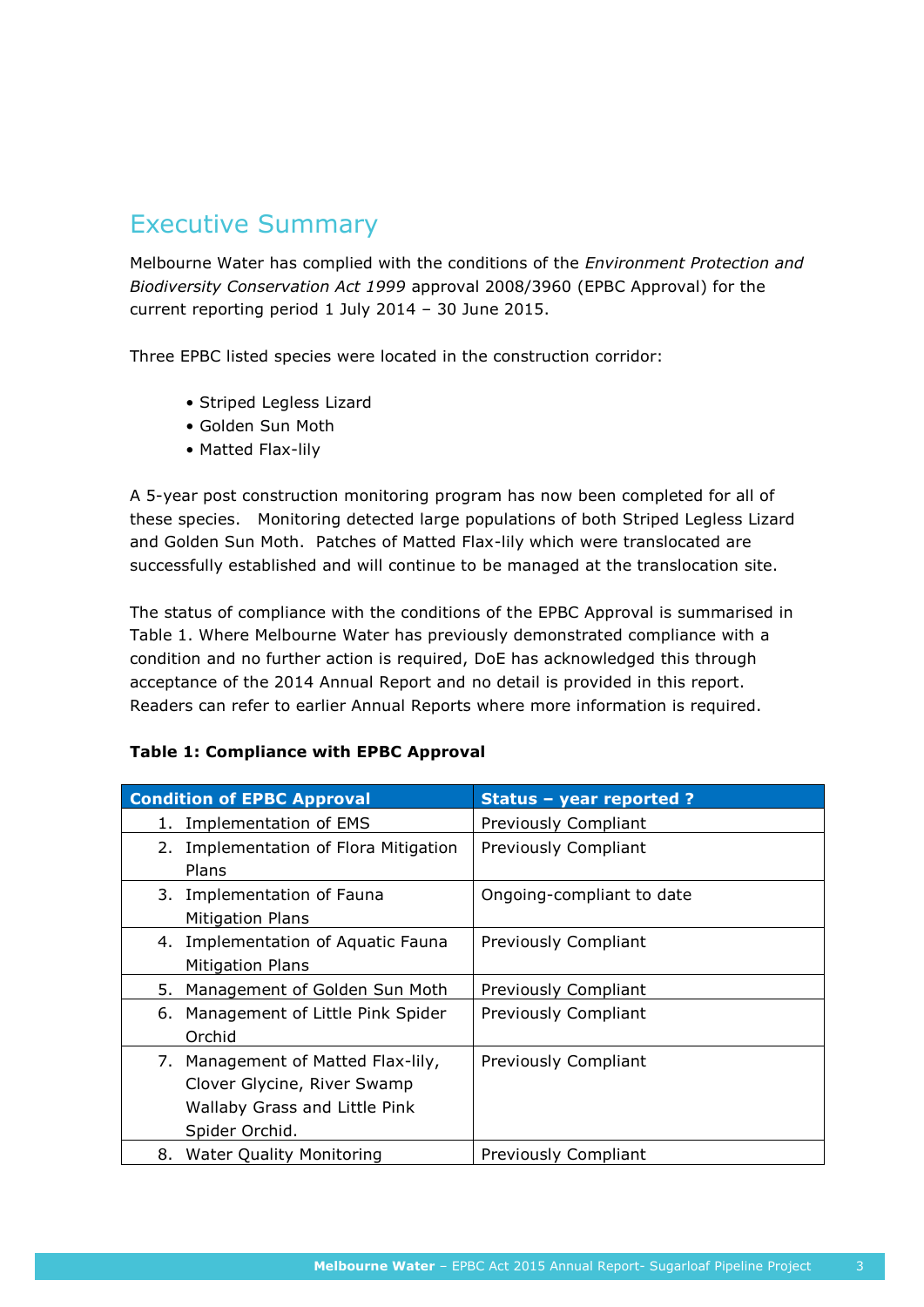| <b>Condition of EPBC Approval</b>      | Status - year reported ?  |
|----------------------------------------|---------------------------|
| 9. Provision of Waterway Crossing      | Previously Compliant      |
| Plans                                  |                           |
| 10. Approval of Water Quality          | Previously Compliant      |
| Monitoring Procedure                   |                           |
| 11. Limitation of Pipeline Operational | Ongoing-compliant to date |
| Volumes                                |                           |
| 12. Passage of Groundwater             | Previously Compliant      |
| 13. Forest Rehabilitation Plans        | Ongoing-compliant to date |
| 14. Annual Report on Compliance with   | Ongoing-compliant to date |
| Conditions                             |                           |
| 15. Changes to documents/conditions    | Previously Compliant      |
| 16. Record Keeping                     | Previously Compliant      |
| 17. Commencement of Construction       | Previously Compliant      |

The ongoing monitoring requirements are summarised below and will be reported in next year's annual report:

### **Table 2: Ongoing EPBC Monitoring**

| <b>Aspect</b>                         | <b>Monitoring</b>           | <b>Frequency &amp; Timing</b>      |
|---------------------------------------|-----------------------------|------------------------------------|
| Woodland & Scattered Tree   Bandicoot |                             | Monitoring   Quarterly during 2015 |
| <b>Habitat</b>                        | Program                     |                                    |
|                                       | Habitat Linkage in Toolangi | 8 month period during              |
|                                       |                             | both 2014 and 2015                 |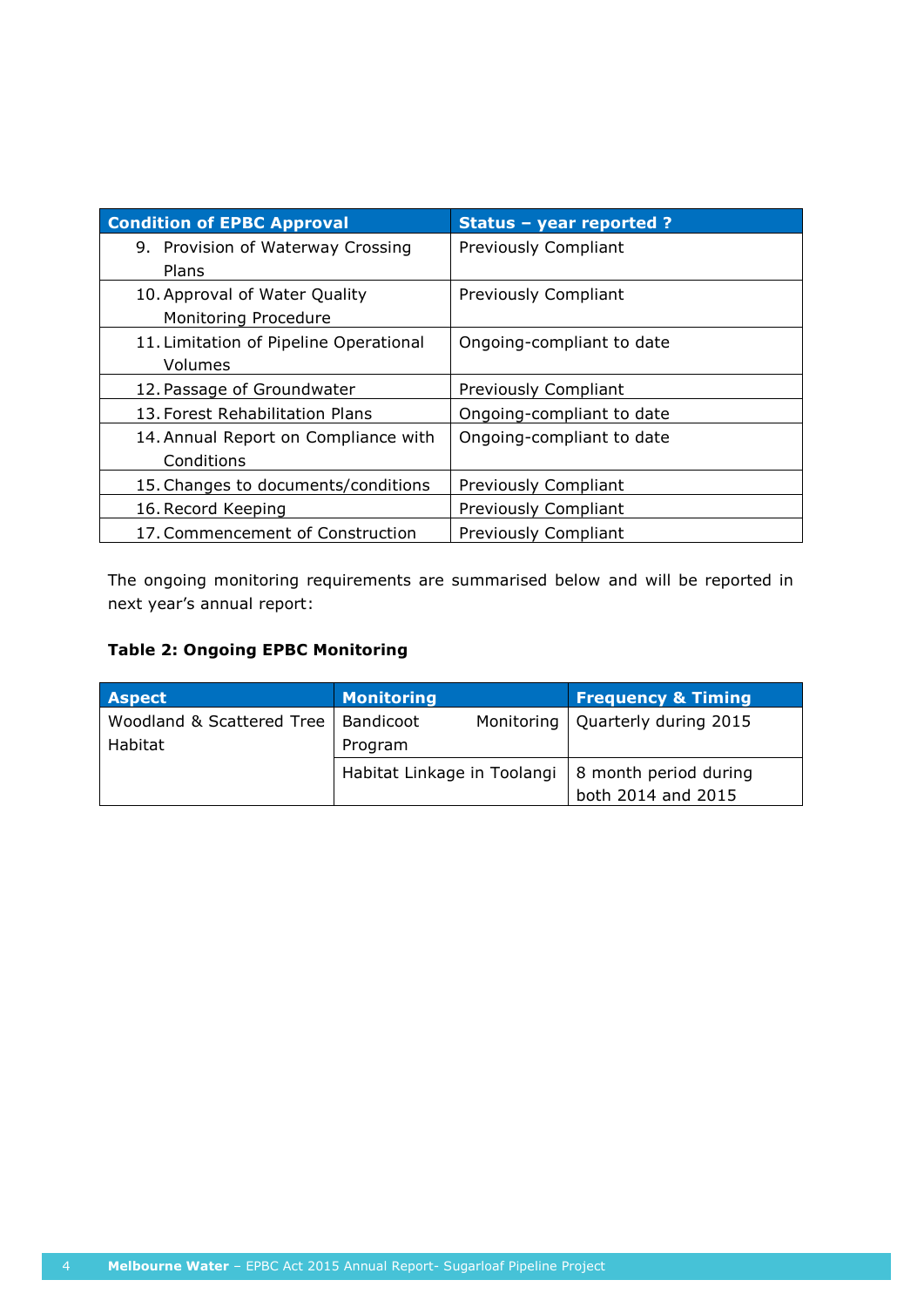# 1 Introduction

# 1.1 Project Background

Melbourne Water constructed the Sugarloaf Pipeline (now known as the North-South Pipeline) to allow transfer of water savings from the Goulburn River catchment to Melbourne's water distribution network via Sugarloaf Reservoir.

The Project received State Government approval on 6 August 2008 and Federal approval under the *Environmental Protection and Biodiversity Conservation Act 1999* (the EPBC Act) on 12 September 2008, subject to conditions.

Water was transferred through the Sugarloaf Pipeline until 9 September 2010 when the receiving storage, Sugarloaf Reservoir, became full. The Sugarloaf Pipeline has not been used since 2010 in line with the current Victorian State Government policy to only use the pipeline in times of critical human need. Critical human need is defined as an event where the volume of water in Melbourne's ten reservoirs is below 30% as at the 30 November in any year.

# 1.2 What is the purpose of this Report?

This report provides information on the Project's compliance with Condition 14 of the EPBC Act 1999 Approval (EPBC 2008/3960).

Condition 14 of the EPBC Approval states:

**"***The person taking the action must provide by August each year an annual report on the compliance with these conditions, including the results of all EPBC listed surveys and environmental monitoring undertaken, independent audited reports of water savings achieved and the amount of water allocated for extraction, any adaptive management, any remedial actions taken and the effectiveness of the measures implemented to mitigate the impact on EPBC listed species***."**

The Federal Department currently responsible for administering the EPBC Act is the Department of Environment (DoE). Through the life of this project this Federal Department has also been known as the Department of Environment, Water, Heritage and the Arts (DEWHA) and the Department of Sustainability, Environment, Water Populations and Communities (DSEWPaC). Project documents consequently contain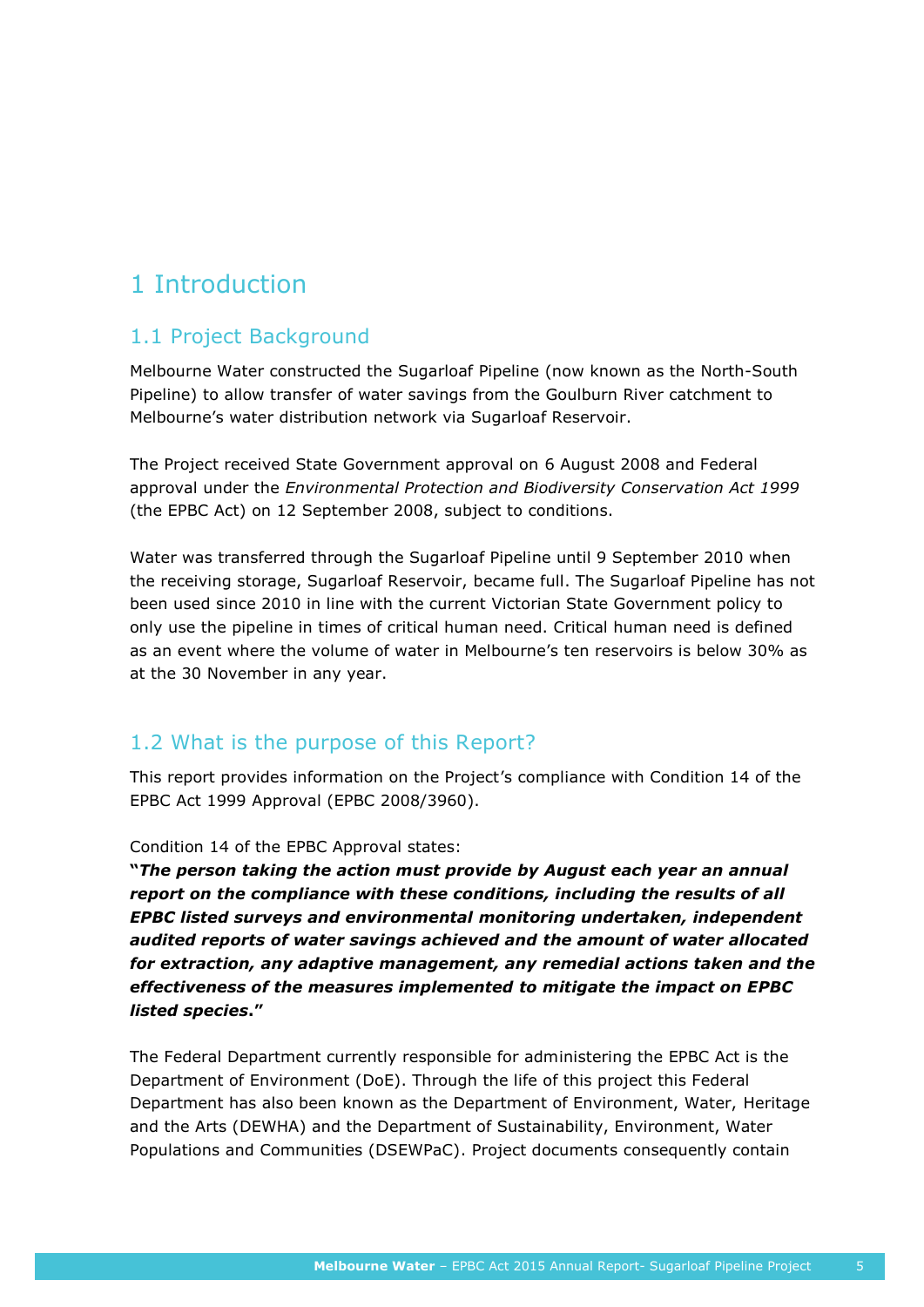reference all three names, for ease of reading this report only makes reference to DoE. Similarly, the responsible State Department has been known as the Department of Sustainability and Environment (DSE), the Department of Environment and Primary Industries (DEPI) and the now the Department of Environment, Land, Water & Planning (DELWP), but is referred to in this report as DELWP.

### 1.3 Have the conditions been varied since approval?

A variation to Condition 14 was approved by DoE on 28 October 2010 to alter the date in the above condition to 30 November each year. This change was made to harmonise reporting requirements to DoE with independent annual audits on water allocations and transfers via the pipeline.

# 1.4 Report Structure

To address the requirements of the EPBC Approval conditions, the remainder of this report has been structured as follows:

- Section 2 Project's compliance with the conditions of the EPBC Approval;
- Section 3 Independent audited reports of water savings achieved;
- Section 4 Results of monitoring of EPBC listed species undertaken; and
- Section 5 Conclusion.

# 2 Summary of Compliance with DoE Conditions

The EPBC Approval granted to the Project on 12 September 2008 is subject to 17 conditions, as listed in Table 1. This section provides a listing of the conditions, with a summary of compliance activities for the current reporting period. Where Melbourne Water met the compliance standards in 2014 or earlier, and no further action relating to this condition was required, no detail is provided, however Melbourne Water will continue to report on compliance with all conditions of EPBC Act approval (2008/3960). Readers should refer to previous Annual Reports if more information is required.

# 2.1 EPBC Act Listed Species

### *Condition 1- Compliant*

### 2.2 Implementation of Flora Mitigation Plans

### *Condition 2 - Compliant*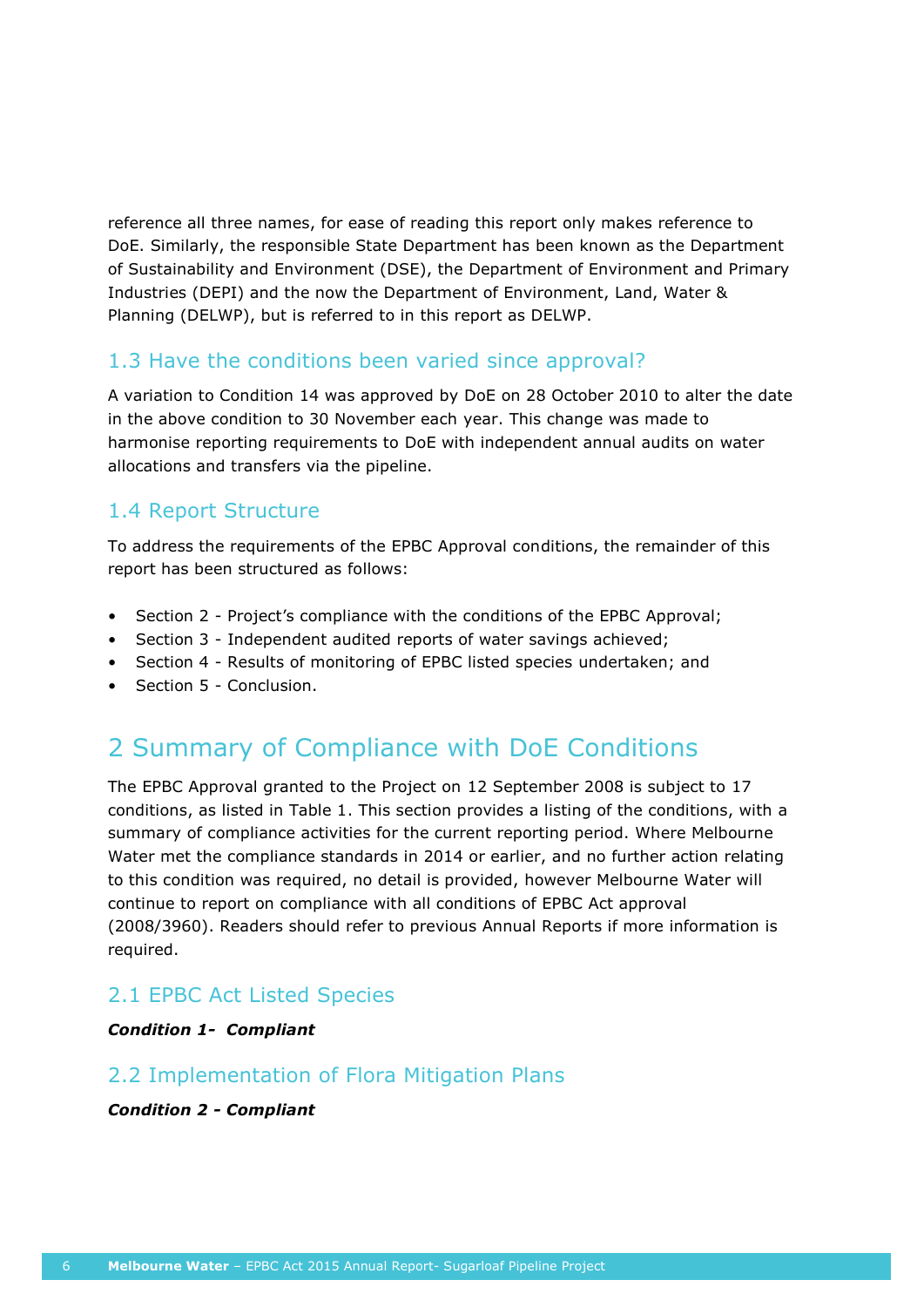# 2.3 Implementation of Fauna Mitigation Plans

*Condition 3: To protect the EPBC listed terrestrial species that are known to occur in the action area, in particular the Striped Legless Lizard (Delma impar), Southern Brown Bandicoot (Isoodon obesulus obesulus), Spotted Tail Quoll (Dasyurus maculatus maculatus [SE mainland population]), Growling Grass Frog (Litoria rainformis), and Golden Sun Moth (Synemon plana), the person taking the action must implement the Mitigation Plan for Terrestrial Fauna Listed under the EPBC Act and FFG Act July 2008.* 

During the course of the project, targeted on-ground surveys identified the presence of the Golden Sun Moth (GSM) and Striped Legless Lizard (SLL) at a number of locations in the construction Right of Way (ROW). Comprehensive mitigation and management procedures were implemented during construction of the Project All requirements for monitoring and management of GSM and SLL have now been met and Melbourne Water has demonstrated compliance with this condition(refer to Section 4.3).

Despite a range of targeted surveys for EPBC listed species, no Growling Grass Frogs, Spotted Tail Quolls or Southern Brown Bandicoots were found within the construction area during the project. Specific mitigation measures as noted within the 'Mitigation Plan for Terrestrial Fauna' were still implemented for these and all other fauna species (refer to Section 4.2).

### 2.4 Implementation of Aquatic Fauna Plans

### *Condition 4- Compliant*

2.5 Management of the Golden Sun Moth

*Condition 5 - Compliant*

2.6 Management of Little Pink Spider Orchid

*Condition 6 - Compliant*

2.7 Management of Matted Flax-lily, Clover Glycine, River Swamp Wallaby Grass and Little Pink Spider Orchid

*Condition 7 - Compliant*

2.8 Water Quality Monitoring

*Condition 8 - Compliant*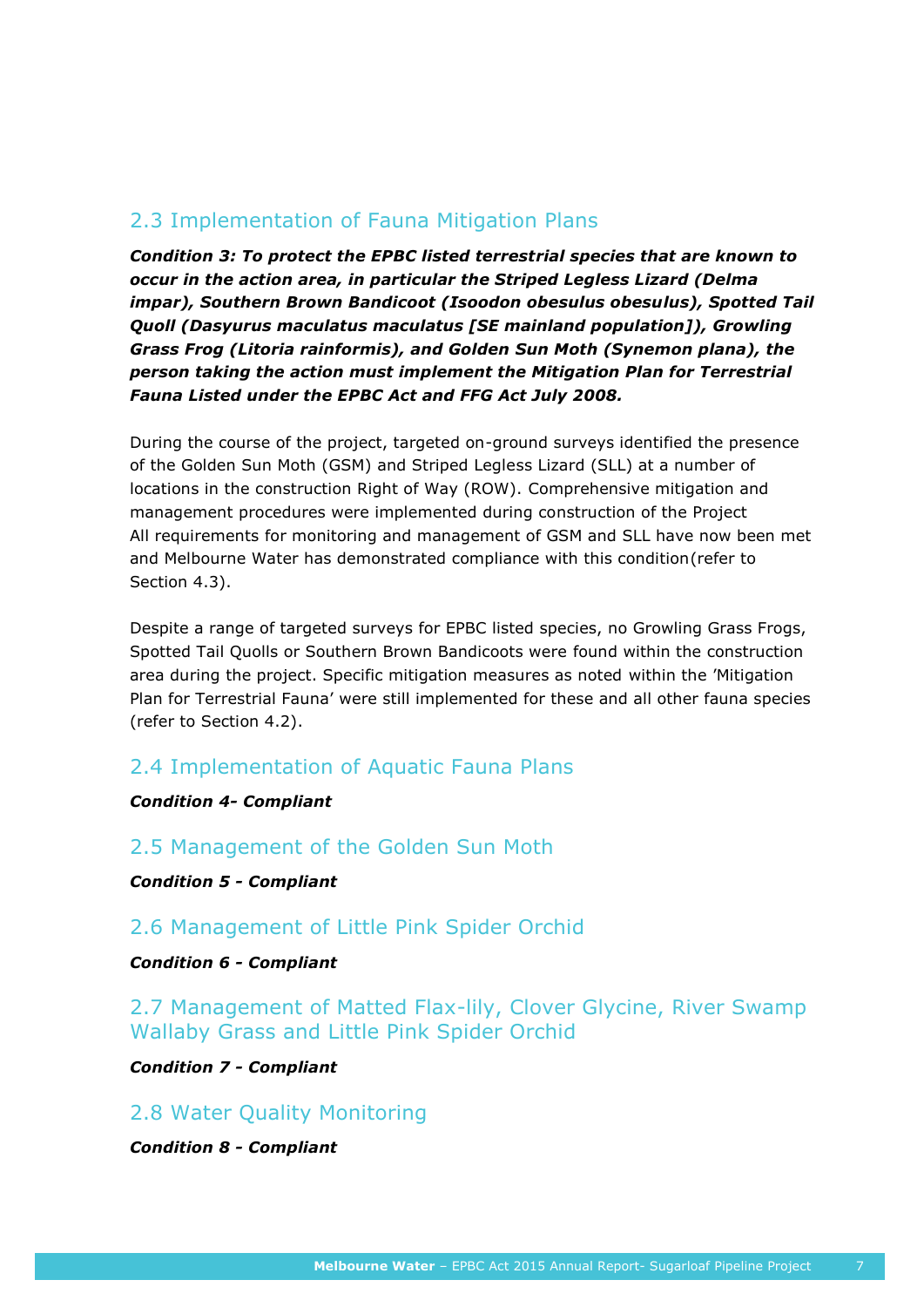### 2.9 Provision of Waterway Crossing Plans

*Condition 9 - Compliant*

### 2.10 Approval of Water Quality Monitoring Procedure

*Condition 10 - Compliant*

### 2.11 Limitation of Pipeline Operational Volumes

*Condition 11: To protect EPBC listed fish species (Trout Cod (Maccullochella macquariensis), Murray Cod (Maccullochella peelii) and Macquarie Perch (Macquaria australasica)) that occur or may occur in the Goulburn River, the water extracted to the Sugarloaf Pipeline must be:* 

*a) not more than 75GL in any one year;* 

*b) not more than 360 ML per day, with any variation in this daily pumping rate limited to a maximum of 200 ML to minimise the rise and fall in river levels upstream and downstream of the off-take structure.* 

*c) met only through controlled, pre-ordered releases from Melbourne's share* 

*of the water savings allocated to it pursuant to any bulk entitlement issued under the Victorian Water Act 1989;* 

*d) sourced from savings not allocated to the Living Murray Initiative or the* 

*Waters for Rivers; and* 

*e) zero if the necessary regulated releases are for the maintenance of environmental flows or materially deplete water stored in Eildon Weir that is designated as being an environmental reserve.* 

### *All water savings taken from the Goulburn River must be sourced from projects that comply with the requirements of the Environment Protection and Biodiversity Conservation Act 1999.*

Note that a variation to clause (a) above was approved by DoE on 28 October 2010, to provide clarity, and now reads:

### *a) not more than 75GL in any period of 12 calendar months beginning on 1 July in any year and ending on 30 June in the following year;*

In December 2008, MW, DEPI and the Goulburn-Broken Catchment Management Authority (GBCMA) negotiated the following conditions, as part of the *Heritage Rivers Act 2002*(Vic) approval, to ensure that rates of rise and fall of the Goulburn River in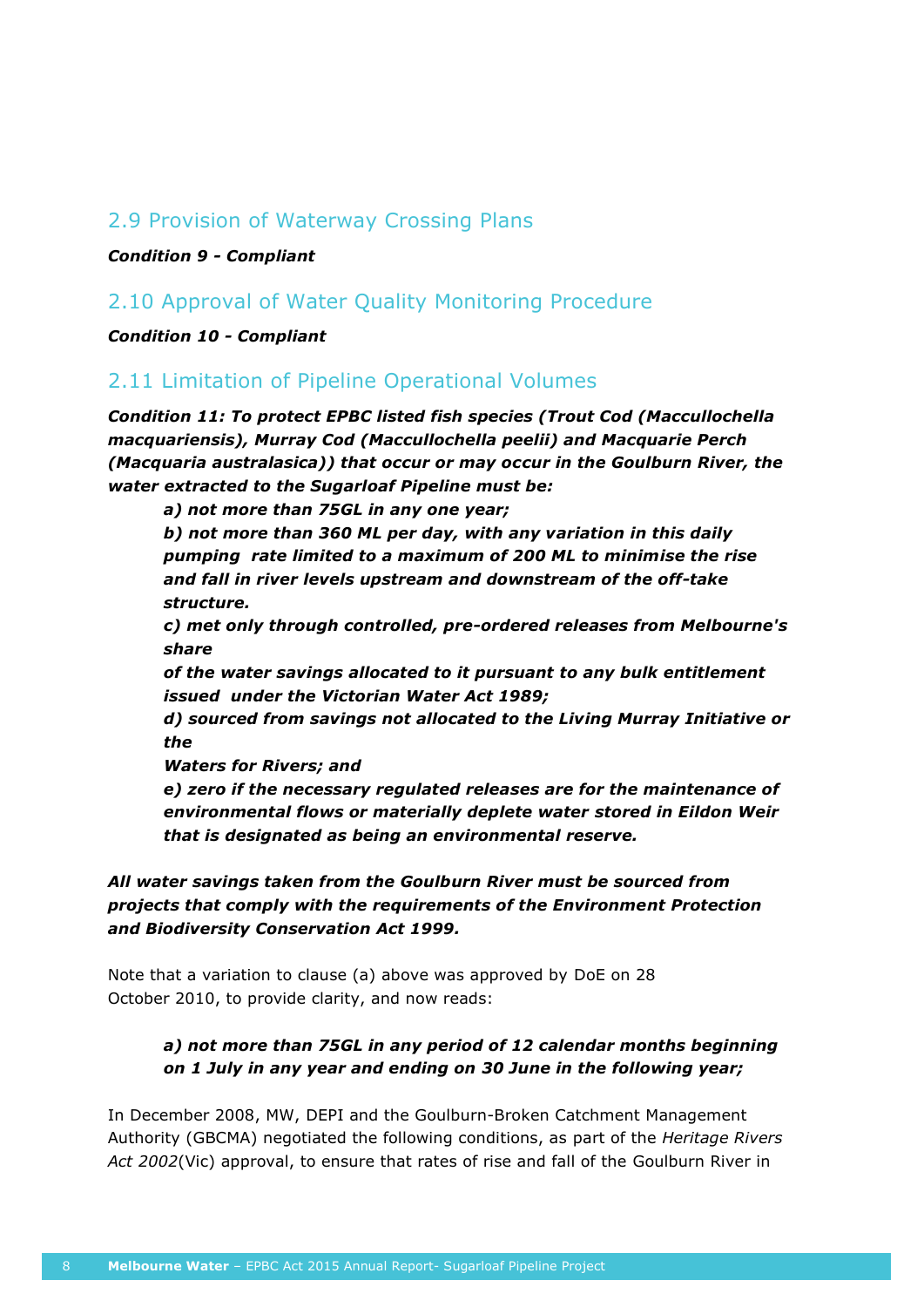response to diversion at the Sugarloaf Pipeline Intake are managed to within acceptable levels (as specified by State and Federal Government):

- For river passing flows below 300 ML/day, there is no diversion to the pipeline;
- For river passing flows between 300 ML/day and 799 ML/day, diversion can only be increased or decreased by up to 75 ML/day;
- For river passing flows between 800 ML/day and 1499 ML/day, diversion can only be increased or decreased by up to 120 ML/day;
- For river passing flows of 1500 ML/day or greater, diversion can only be increased or decreased by up to 180 ML/day.

These conditions were negotiated in response to the conditions placed by DoE on the water volume and operational limitations of water extraction from the Goulburn River. Further details of these conditions are provided at the conclusion of Section 3.2.1 of this Report.

Full compliance with these conditions was achieved between 1 July 2014 and 30 June 2015. Details of compliance with conditions 11 (a) to (e) are also provided in Sections 3.1 and 3.2 of this Report.

### 2.12 Passage of Groundwater

### *Condition 12 - Compliant*

### 2.13 Forest Rehabilitation Plans

*Condition 13: Prior to construction through the Toolangi State Forest and the Sugarloaf Forest, the person taking the action must provide the Department with the Toolangi State Forest Rehabilitation Management Plan and the Sugarloaf Forest Rehabilitation Management Plan for approval. These plans, once approved, must be implemented.* 

Reinstatement Management Programs were produced for each of the sections of the pipeline including the Toolangi State Forest, Tunnel Portals and Sugarloaf Forest. These Reinstatement Management Plans and the subsequent amendment to the Toolangi State Forest RMP have been approved by DoE and implemented by the Alliance.

With approvals from the relevant State Government authorities, Melbourne Water has completed construction of habitat linkages for Brush-tailed Phascogale at Sugarloaf Reservoir. Monitoring of the habitat linkages is continuing in 2015 and 2016, with a final report due in 2016.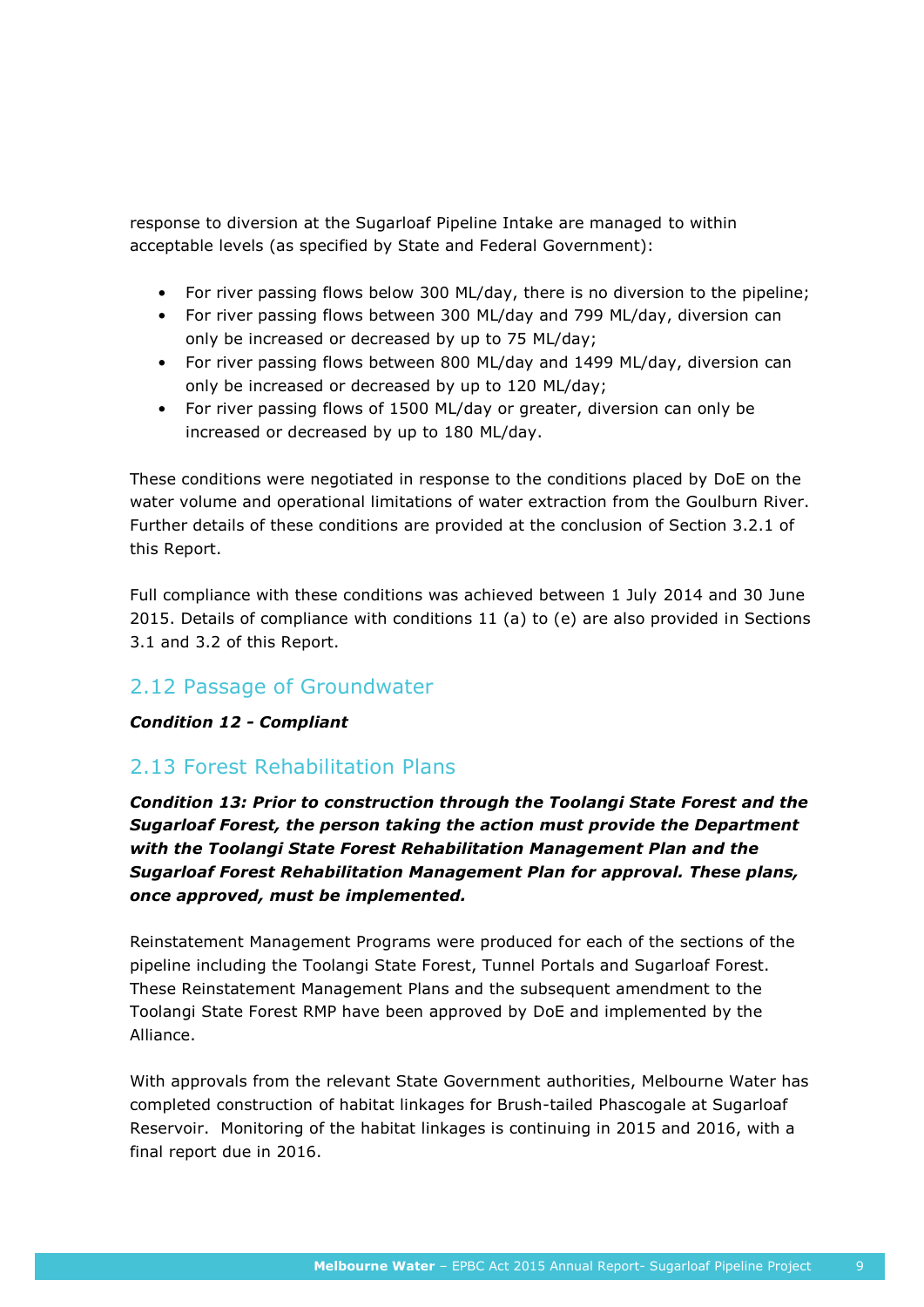# 2.14 Annual Report on Compliance with Conditions

*Condition 14: The person taking the action must provide by August each year an annual report on the compliance with these conditions, including the results of all EPBC listed surveys and environmental monitoring undertaken, independent audited reports of water savings achieved and the amount of water allocated for extraction, any adaptive management, any remedial actions taken and the effectiveness if the measures implemented to mitigate the impact on EPBC listed species.* 

This report is the 2015 Annual Report addressing this condition. Note that the variation decision dated 28 October 2010 changed the due date to 30 November of each year to better align with timing of independent audited reports of water savings achieved and the amount of water allocated for extraction.

# 2.15 Changes to Documentation/Conditions

*Condition 15 – Compliant*

### 2.16 Recordkeeping

*Condition 16 - Compliant*

### 2.17 Commencement of Construction

*Condition 17 - Compliant*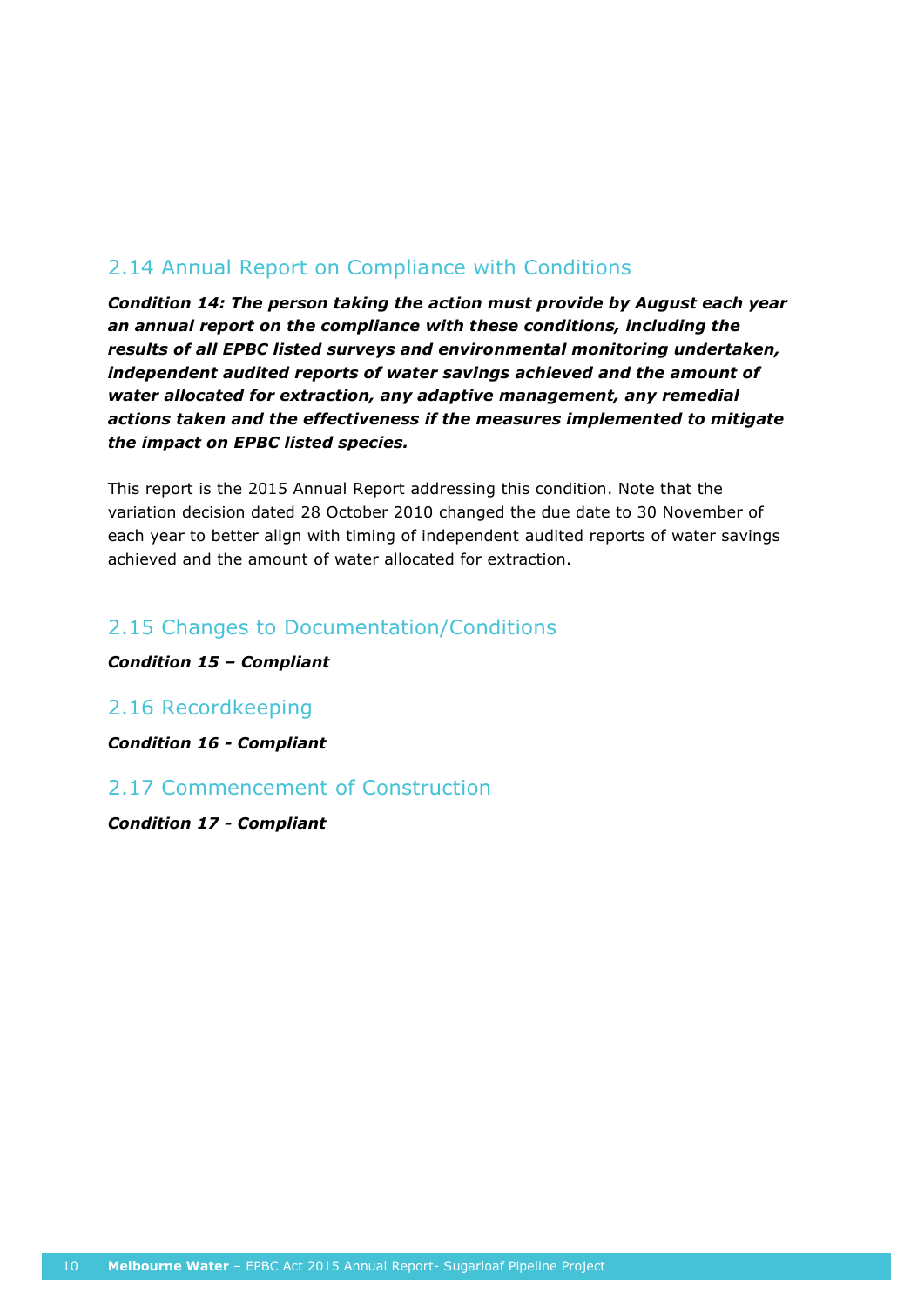# 3 Independent Audited Reports of Water Savings

As part of Condition 14, DoE requires "independent audited reports of water savings achieved and the amount of water allocated for extraction". The audited report of water savings for 2013/14 is included as Appendix B. This section provides currently available data for 2014/15.

The following information is also required to determine compliance with the water savings audit component of Condition 14:

- All water 'accounts' held in Lake Eildon from which water would be drawn to supply the Sugarloaf Pipeline;
- Source, volume and timing of any water accruing to the above accounts;
- Volume and timing of any water released from the above accounts to supply the Sugarloaf Pipeline;
- Volume and timing of any water pumped into the Sugarloaf Pipeline; and if any water savings projects are deemed to be compliant with the EPBC Act without being referred, detailed information on how that conclusion was reached.

Goulburn-Murray Water manages the Allocation Bank Accounts (ABAs) for the three metropolitan retail water corporations in Melbourne (the Retailers).

The ABA from which water was able to be taken and transferred into the Sugarloaf Pipeline in 2014/15 was Yarra Valley Water's ABA for Goulburn trading zone 1A. Melbourne's total water allocation is managed through nine accounts under bulk entitlements for water savings to the Melbourne Retailers. The Melbourne Retailers also hold bulk entitlements to water savings achieved in the Murray system. These bulk entitlements are:

- Bulk Entitlement (Goulburn System City West Water) Conversion Order 2012
- Bulk Entitlement (River Murray City West Water) Conversion Order 2012
- Bulk Entitlement (Goulburn System South East Water) Conversion Order 2012
- Bulk Entitlement (River Murray South East Water) Conversion Order 2012
- Bulk Entitlement (Goulburn System Yarra Valley Water) Conversion Order 2012
- Bulk Entitlement (River Murray Yarra Valley Water) Conversion Order 2012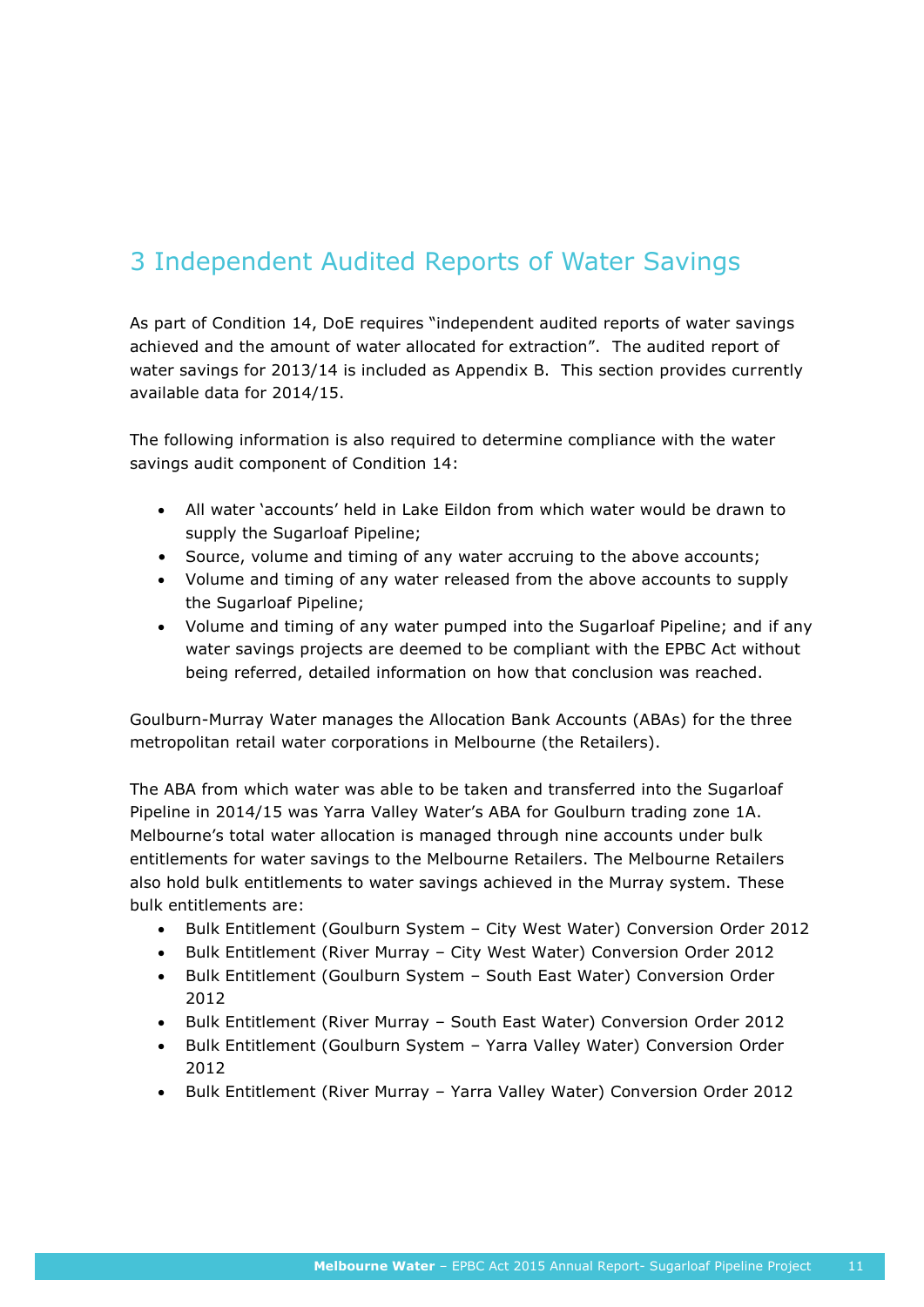Section 3.1 also summarises the water savings allocated to the Melbourne Retailers' accounts under their Goulburn System and Murray System bulk entitlements in 2014/15. Details on the source, volume and timing of the water to be accrued to these accounts in the current year (2015/16) cannot be provided as the Water Savings Audit Report for 2014/15 was not completed at the time of preparing this report. This will be provided in the 2016 Annual Report.

A total of 6 ML was released during 2014/15 for charging the Sugarloaf Pipeline to keep it in good working order and ready for fire-fighting, as permitted under Melbourne Water's *Statement of Obligations (System Management)*. Further details are provided in Section 3.2. There have been no releases to date in 2015/16.

As per Melbourne Water's letter to the Department of Environment, Water, Heritage and the Arts dated 23 December 2009, all sources of water are considered to comply with the EPBC Act. No additional sources of water have been allocated for extraction to the Sugarloaf Pipeline, other than those achieved through the Goulburn-Murray Water Connections Project (formerly NVIRP) and verified by audit.

The volume of water Melbourne Retailers' carried over into the 2014/15 financial year is documented in Table 3. It should be noted that the Retailers are able to carry over water from one year to the next, subject to the same rules that apply to all entitlement holders that carry over water in Northern Victoria, including deduction of a standard 5% on carry over for evaporation losses. Note that the cap on carryover came into effect for the Goulburn system from 30 June 2013, so that entitlement holders cannot carry over more than their entitlement volume. Another new rule limiting carryover on the Murray system came into effect from 1 July 2014.

#### **Table 3: Water for Melbourne carried over into 2014/15**

| Carry over into 2014/15*                             | <b>Volume</b> |
|------------------------------------------------------|---------------|
|                                                      | (ML)          |
| Volume brought forward for carry over at 30/06/2014  | 38,401        |
| Evaporation losses at 30/06/2014 (5%)                | 1,920         |
| Total volume carried over into 2014/15 at 01/07/2014 | 36,481        |

\* All water carried over for Melbourne into 2014/15 was carried over in Allocation Bank Accounts associated with the six bulk entitlements held by the Melbourne Retailers and listed above.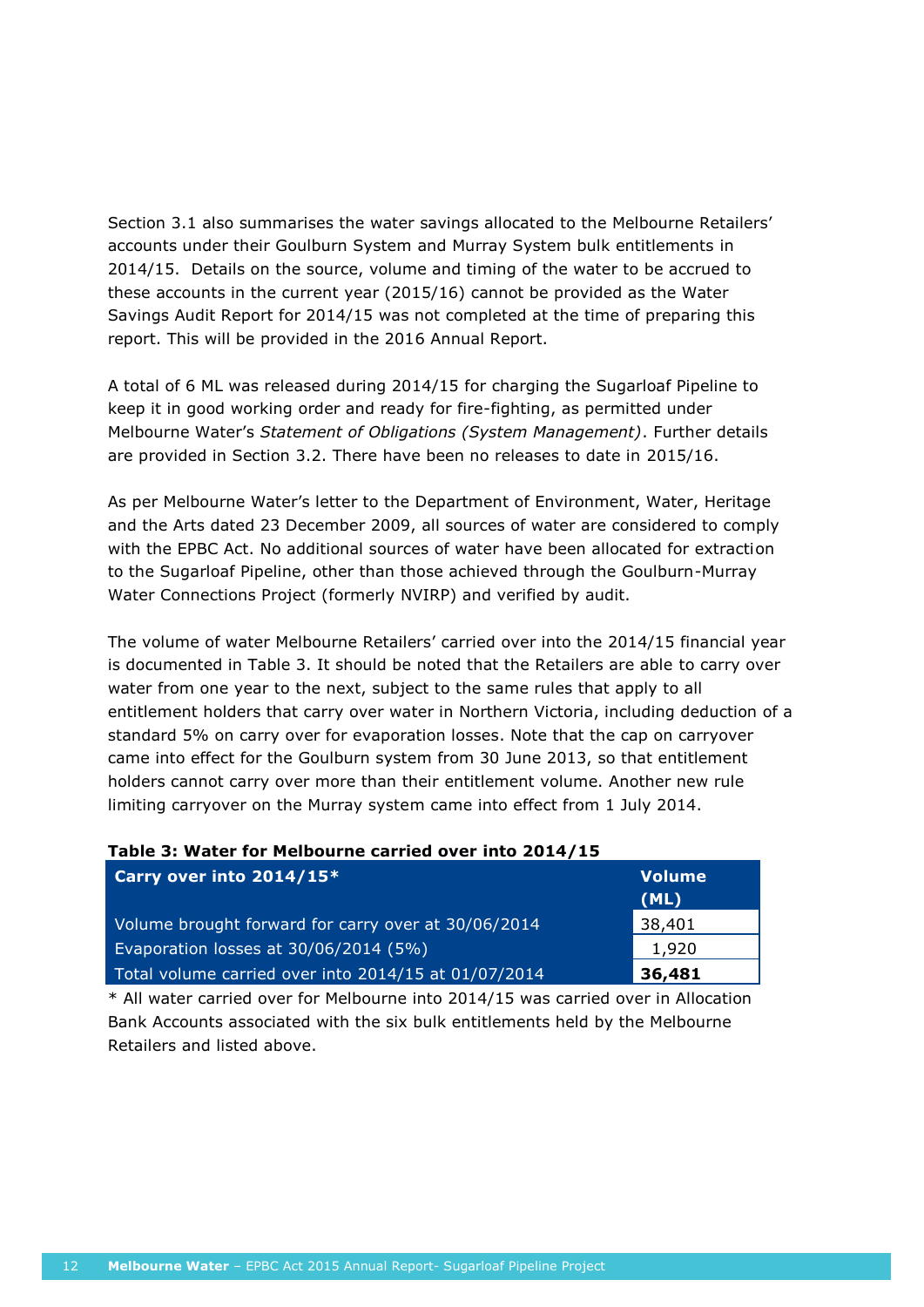# 3.1 Water Savings Audited & Allocated

The water savings allocated to the Melbourne Retailers in 2014/15 are documented in Table 4.

The volume of water savings available for allocation to Melbourne in 2014/15 was verified by an independent audit of water savings achieved in 2013/14, a copy of which is provided in Appendix B. It reports the *actual* volume of water savings achieved in the 2013/14 irrigation season (referred to as Phase 3 savings) as well as the *long-term average* water savings that might be expected from the works completed to date (referred to as Phase 4 savings), in accordance with the Victorian Government's Water Savings Protocols.

A one-third share of the actual volume of water savings (Phase 3 savings) achieved in the Goulburn and Murray systems was allocated for Melbourne under bulk entitlements in these systems.

Water allocated to Melbourne in 2014/15 was derived from a number of sources. These sources are summarised in [Table 4](#page-16-0).

| <b>Allocation in 2014/15</b><br>(from water savings projects in $2013/14$ )* | <b>Volume</b><br>(ML) |  |  |
|------------------------------------------------------------------------------|-----------------------|--|--|
| Goulburn Trading Zone 1A <sup>+</sup>                                        | 21,000                |  |  |
| Murray Trading Zone 6 <sup>§</sup>                                           | 6,743                 |  |  |
| Murray Trading Zone $7^{E}$                                                  | 7,526                 |  |  |
| Total volume allocated to Melbourne Retailers in 2014/15                     | 35,369                |  |  |

#### <span id="page-16-0"></span>**Table 4: Water allocated to Melbourne in 2014/15**

\* Actual savings (Phase 3 savings) made in one irrigation season are not audited and allocated until the following irrigation season, in accordance with Water Savings Protocols. As such, the water allocated to Melbourne in 2014/15 consists of water savings achieved in 2013/14.

† Water savings achieved from Goulburn-Murray Water Connections Stage 1 works in Central Goulburn (CG 5-9), Rochester (RO) and Pyramid Boort (PB) contribute to the allocations from Goulburn Trading Zone 1A.

§ Water savings achieved from Goulburn-Murray Water Connections Stage 1 works in Murray Valley (MV) contribute to the allocation from Murray Trading Zone 6.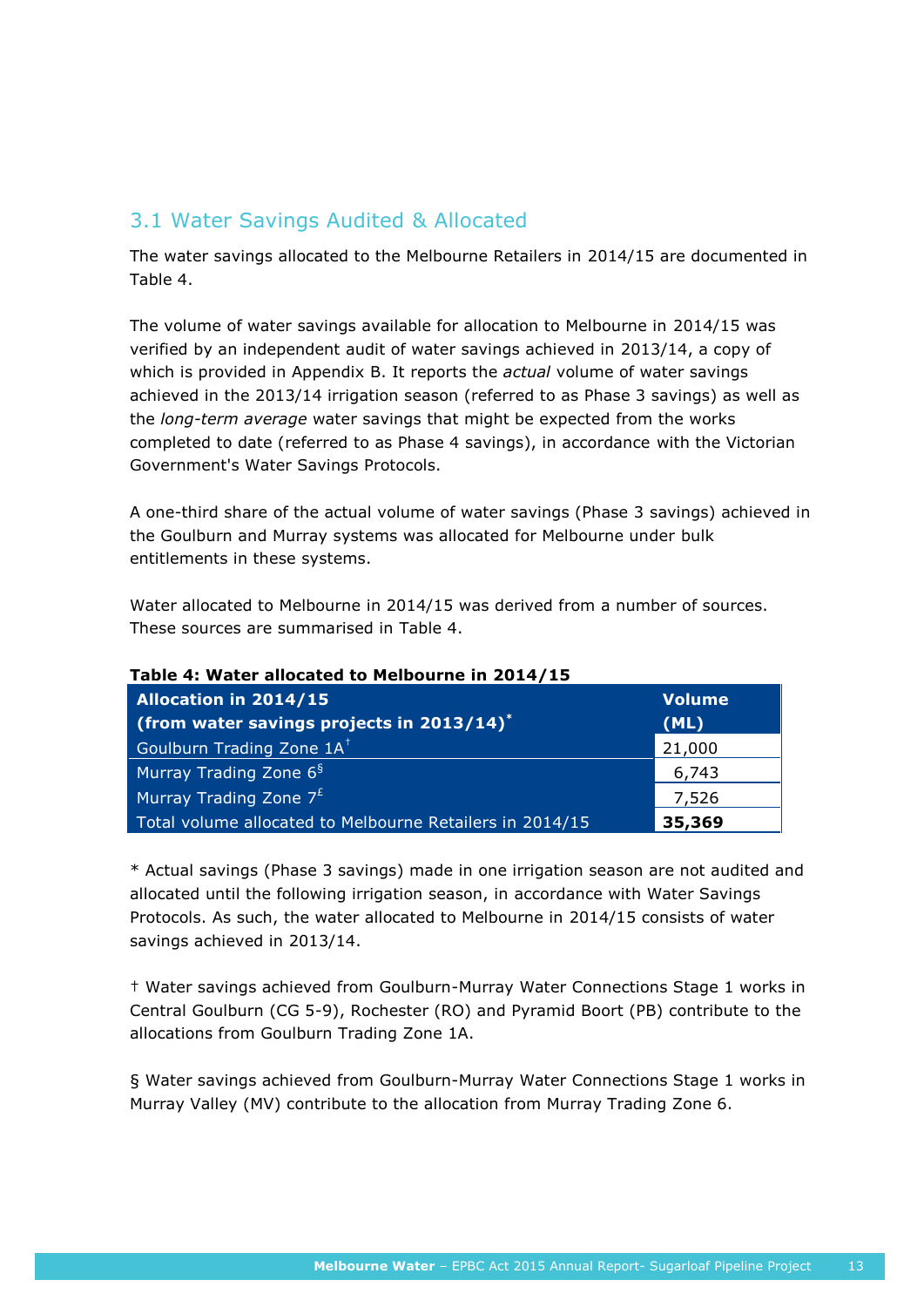£ Water savings achieved from Goulburn-Murray Water Connections Stage 1 works in Torrumbarry (TO) contribute to the allocation from Murray Trading Zone 7.

[Table](#page-17-0) 5 summarises the water available to Melbourne in 2014/15, the water used by Melbourne in 2014/15, and the water carried over into the 2015/16 year. This takes into account the volume deducted annually for evaporative losses.

| $1800$ . Water for memodring carried over the Z019/10 |                       |  |  |
|-------------------------------------------------------|-----------------------|--|--|
| Carry over into 2015/16                               | <b>Volume</b><br>(ML) |  |  |
| Volume available to Melbourne in 2014/15*             | 71,850                |  |  |
| Volume used by Melbourne in 2014/15                   | 6                     |  |  |
| Volume spilled in 2014/15                             |                       |  |  |
| Net volume sold in 2014/15                            | 35,554                |  |  |
| Volume brought forward for carry over at 30/06/2015   | 36,290                |  |  |
| Evaporation losses at 30/06/2015 (5%)                 | 1,814                 |  |  |
| Total volume carried over into 2015/16                | 34,475                |  |  |

#### <span id="page-17-0"></span>**Table 5: Water for Melbourne carried over into 2015/16**

\* This is the total volume carried over into 2014/15 (36,481 ML) across the Goulburn and Murray systems, plus the total volume allocated in 2014/15 (35,369 ML).

To date, no water savings have been allocated in 2015/16. This will occur once the volume of water savings achieved in 2014/15 is verified by an independent audit.

# 3.2 Water Savings Released & Supplied to Melbourne

In the 2014/15 financial year, 6 ML was released in January 2015 for charging the Sugarloaf Pipeline to keep it in good working order and ready for fire-fighting, as permitted under Melbourne Water's *Statement of Obligations (System Management)*.

Condition 11 of the *Environment Protection and Biodiversity Conservation Approval (EPBC Approval)* specifies the rates, volumes and sources of water that can be extracted from the Goulburn River and transferred via the Sugarloaf Pipeline for Melbourne. Condition 11 states:

*11. To protect EPBC listed fish species, Trout Cod (Maccullochella macquariensis), Murray Cod (Maccullochella peelii), and Macquarie Perch (Macquaria australasica) that occur or may occur in the Goulburn River, the Melbourne water extracted to the Sugarloaf Pipeline must be:*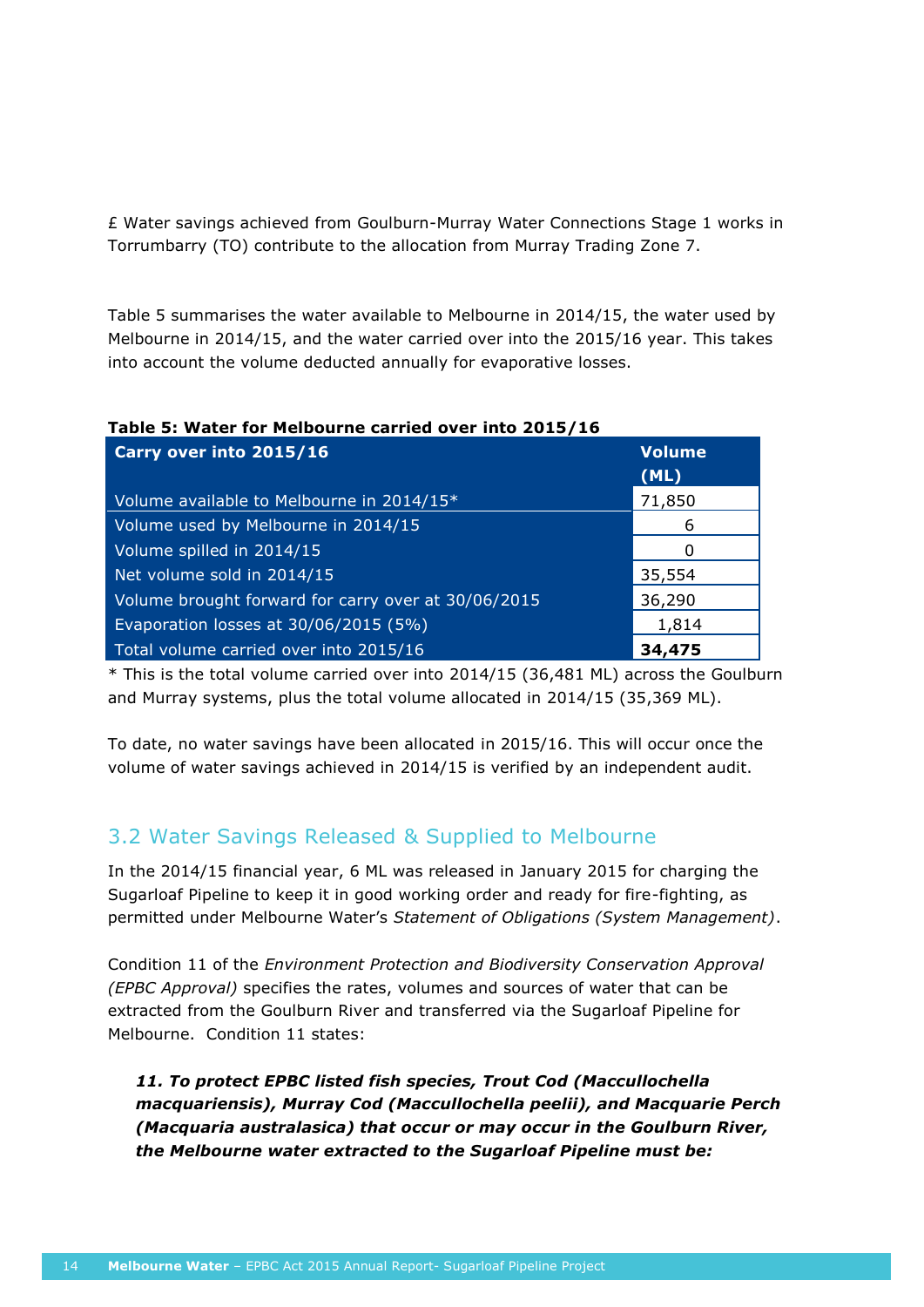- *a. not more than 75 GL in any period of 12 calendar months beginning on 1 July in any year and ending on 30 June in the following year;*
- *b. not more than 360 ML per day, with any variation in this daily pumping rate limited to a maximum of 200 ML to minimise the rise and fall in river levels upstream and downstream of the river offtake structure;*
- *c. met only through controlled, pre-ordered releases from Melbourne's share of the water savings allocated to it pursuant to any bulk entitlement issued under the Victorian Water Act 1989;*
- *d. sourced from savings not allocated to the Living Murray Initiative or the Waters for Rivers; and*
- *e. zero if the necessary regulated releases are for the maintenance of environmental flows or materially deplete water stored in Eildon Weir that is designated as being an environmental reserve.*

*All water savings taken from the Goulburn River must be sourced from projects that comply with the requirements of the Environment Protection and Biodiversity Conservation Act 1999.*

The conditions are also replicated in clause 9 of the Retailers' Goulburn system bulk entitlements.

This section describes Melbourne Water's compliance with these conditions for the reporting period from 1 July 2014 to 30 June 2015.

### 3.2.1 Compliance Reporting: 1 July 2014 to 30 June 2015

#### **Summary**

Full compliance with Condition 11 was achieved with only 6 ML transferred into the Sugarloaf Pipeline for the period 1 July 2014 to 30 June 2015.

| <b>Condition</b> | <b>Description</b>                                         | <b>DoE</b><br><b>Compliance</b> |
|------------------|------------------------------------------------------------|---------------------------------|
| 11.a             | not extract more than 75 GL in any financial year          |                                 |
| 11.b.i           | not extract more than 360 ML in any one day                |                                 |
| 11.b.ii          | limit variation of extraction to not more than 200 ML/day  |                                 |
| 11.c. i          | only extract controlled, pre-ordered releases              |                                 |
| 11.c. ii         | only extract water from Melbourne's share of water savings |                                 |
| 11.d             | not extract water from the Living Murray Initiative or the |                                 |

**Table 6: Summary of compliance for the period 1 July 2014 to 30 June 2015**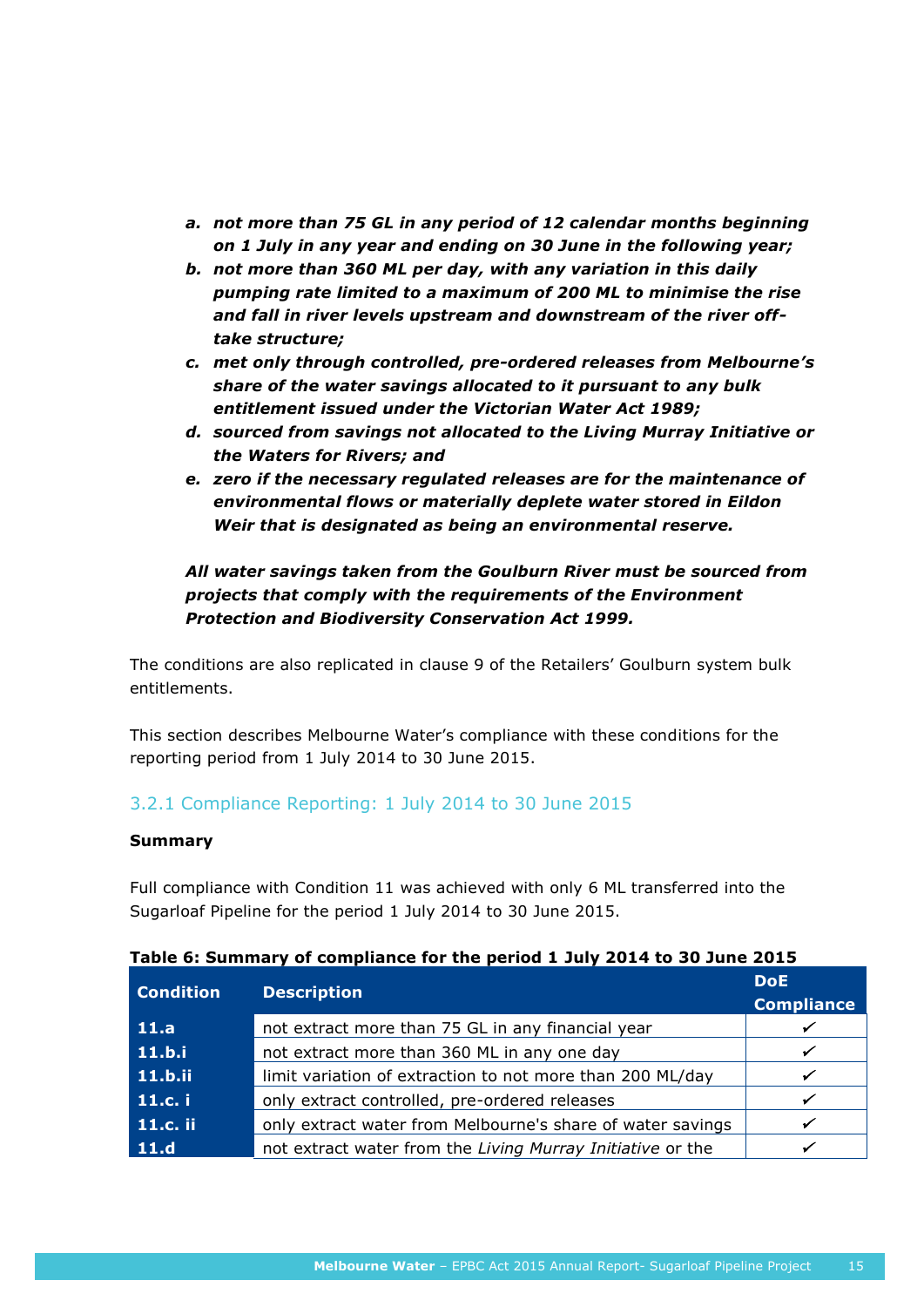| <b>Condition</b> | <b>Description</b>                                        | <b>DoE</b><br><b>Compliance</b> |
|------------------|-----------------------------------------------------------|---------------------------------|
|                  | <b>Water for Rivers</b>                                   |                                 |
| 11.e             | not deplete water designated in the environmental reserve |                                 |
| final            | water sourced from projects that comply with the EPBC Act |                                 |
| statement        | 1999                                                      |                                 |

#### **Condition 11(a)**

### *The water extracted to the Sugarloaf Pipeline must be not more than 75 GL in any period of 12 calendar months beginning on 1 July in any year and ending on 30 June in the following year.*

Melbourne Water has complied with this condition for the period 1 July 2014 to 30 June 2015, transferring a total of 6 ML into the pipeline over this period.

### **Condition 11(b)**

### *The water extracted to the Sugarloaf Pipeline must be not more than 360 ML per day, with any variation in this daily pumping rate limited to a maximum of 200 ML to minimise the rise and fall in river levels upstream and downstream of the river off-take structure.*

Melbourne Water has complied with this condition for the period 1 July 2014 to 30 June 2015, transferring a total of 6 ML into the pipeline over this period.

### **Condition 11(c)**

### *The water extracted to the Sugarloaf Pipeline must be met only through controlled, pre-ordered releases from Melbourne's share of the water savings allocated to it pursuant to any bulk entitlement issued under the Victorian Water Act 1989.*

Melbourne Water has complied with this condition for the period 1 July 2014 to 30 June 2015, transferring a total of 6 ML into the pipeline over this period.

Goulburn-Murray Water records indicate that 6 ML was released from Yarra Valley Water's Allocation Bank Account from Lake Eildon.

### **Condition 11(d)**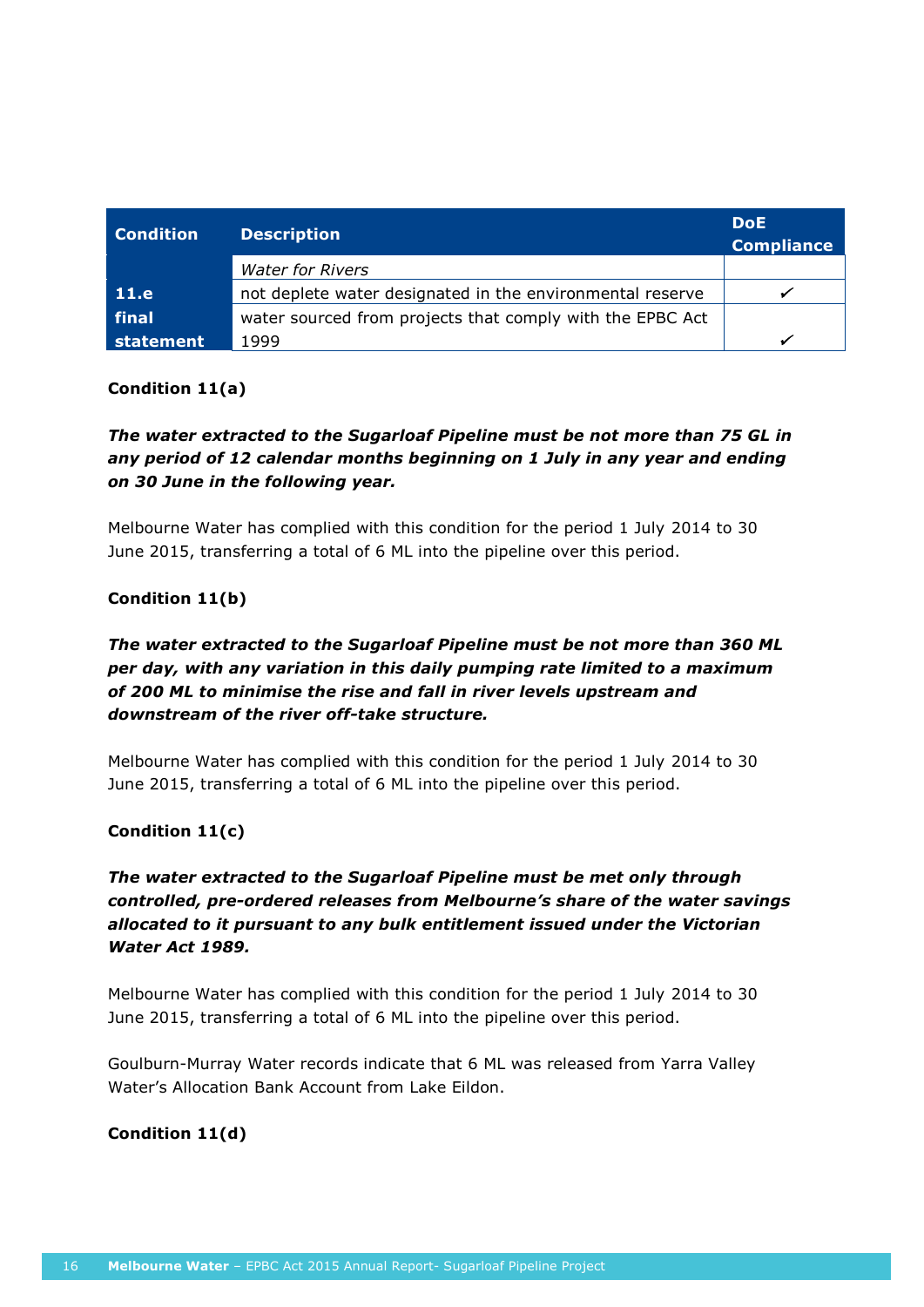### *The water extracted to the Sugarloaf Pipeline must be sourced from savings not allocated to the Living Murray Initiative or the Waters for Rivers.*

Melbourne Water has complied with this condition for the period 1 July 2014 to 30 June 2015, transferring a total of 6 ML into the pipeline over this period.

This water was released from Yarra Valley Water's Allocation Bank Account from Lake Eildon containing water sourced from Goulburn-Murray Water Connections Stage 1 savings as detailed in the independent audit report that MW provided to DoE last year.

### **Condition 11(e)**

### *The water extracted to the Sugarloaf Pipeline must be zero if the necessary regulated releases are for the maintenance of environmental flows or materially deplete water stored in Eildon Weir that is designated as being an environmental reserve.*

Melbourne Water has complied with this condition for the period 1 July 2014 to 30 June 2015, transferring a total of 6 ML into the pipeline over this period.

The daily passing flow recorded in the Goulburn River at Killingworth while pumping was 6,011 ML/day on 21/01/2015.

### *All water savings taken from the Goulburn River must be sourced from projects that comply with the requirements of the Environment Protection and Biodiversity Conservation Act 1999.*

Melbourne Water has complied with this condition for the period 1 July 2014 to 30 June 2015, transferring a total of 6 ML into the pipeline over this period.

This water was released from Yarra Valley Water's Allocation Bank Account from Lake Eildon containing water sourced from Goulburn-Murray Water Connections Stage 1 savings as detailed in the independent audit report that MW provided to DoE last year.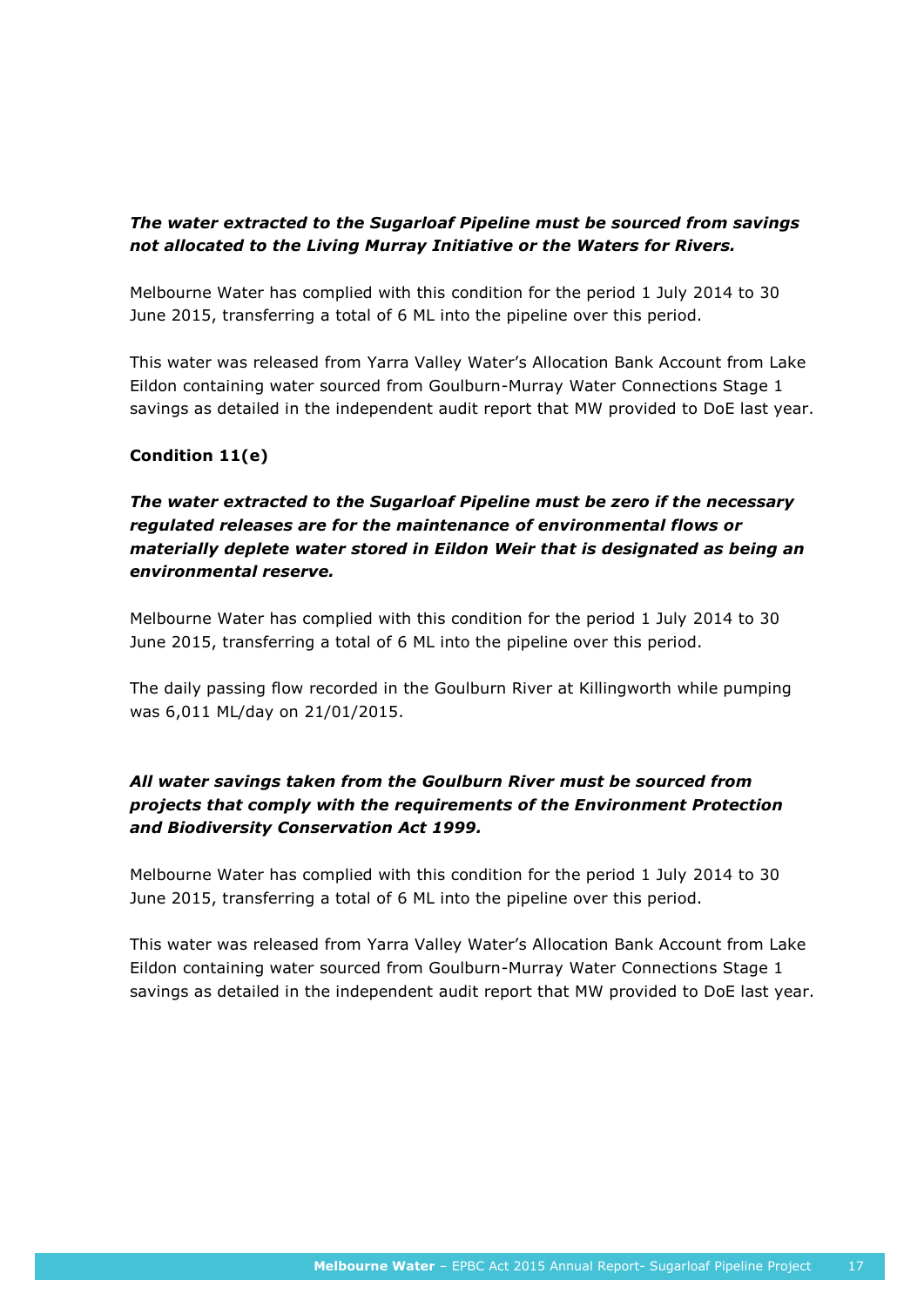# 4 Surveys & Monitoring for Threatened Fauna & Flora

### 4.1 General measures for all Terrestrial Fauna

Pre-construction and construction mitigation measures for all Terrestrial Fauna have been previously described in the 2014 Annual Report to DoE and are not repeated here. The following describes the mitigation measures undertaken post construction over the period 1 July 2014 to 30 June 2015. Site rehabilitation in line with the Reinstatement Management Programs for the EMP sections has also been undertaken to help facilitate re-colonisation of fauna species. Post construction monitoring has been undertaken for EPBC listed species, the Striped Legless Lizard (SLL) and the woodland fauna. The findings from the monitoring are summarised below.

## 4.2 Woodland Forest & Scattered Tree Habitats

Appropriate pre-construction and construction surveys were undertaken by the Alliance in accordance with the Fauna Mitigation Plan and were reported in the 2010 Annual Report to DoE. In consultation with DELWP, the Alliance agreed to a Bandicoot Monitoring Program to be undertaken by the Arthur Rylah Institute (ARI) in 2015. This program is monitoring the bandicoots (and other animals) use of structures installed throughout the Toolangi State Forest to facilitate crossing the Sugarloaf Pipeline vehicle access track. Remote cameras have been installed at each of the four crossings and monitoring will occur every three months for a total of four visits during 2015.

Monitoring of the Toolangi Habitat Linkages has also been agreed to in consultation with DELWP and is currently being undertaken by GHD during 2014/15. The program will monitor the habitat linkages installed in Toolangi State Forest through the use of remote cameras installed at 32 sites. Data will be recorded over an 8 month period in 2014 and repeated in 2015.

The results from both monitoring programs are expected to be included in the 2016 Annual Report.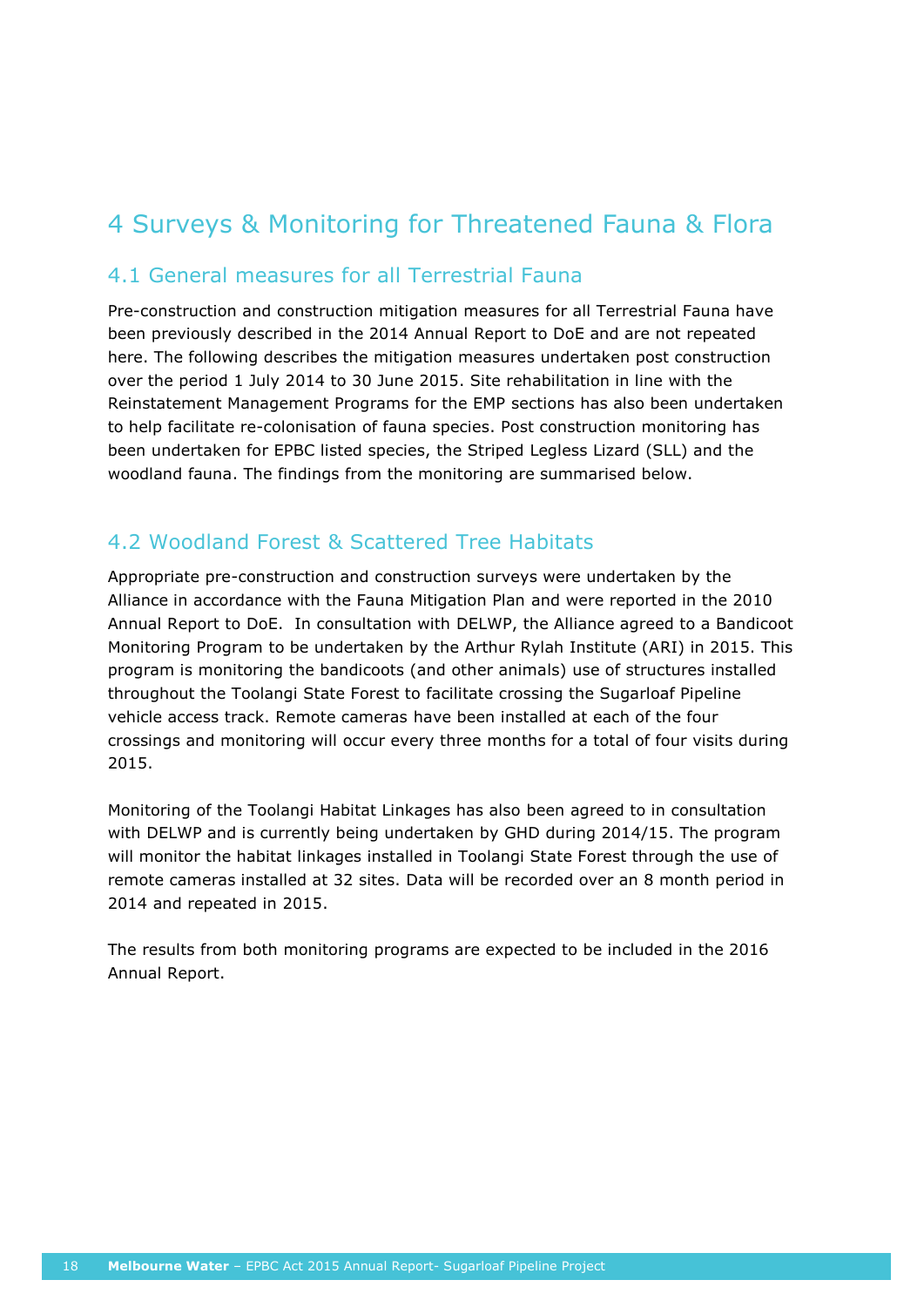## 4.3 Grassland Habitats

### 4.3.1 Striped Legless Lizard Habitats

As part of the approvals process for the Sugarloaf Pipeline Project, the Alliance committed to conducting monitoring for SLL during the post-construction phase for a period of two years, and a draft monitoring plan was developed by the Alliance, and endorsed by DELWP.

Post Construction Monitoring for SLL across the SLL monitoring sites (seven locations within the construction corridor where five or more SLL were captured) was completed in January 2012 (two years after the SLL release). Three additional years of SLL monitoring were undertaken on the Sheoak property, concluding in late 2014. Monitoring for the SLL is now complete and Melbourne Water has demonstrated compliance with this condition.

Fifteen sets of lizard monitoring grids were established broadly across the Sheoak property. Each grid consisted of 50 wooden shelters placed in five rows of 10 shelters, with each shelter placed five metres from the next nearest shelter. Each shelter comprises a block of wood that is about 30 cm long, 20 cm wide and 7.5-10 cm thick. An additional 2cm x 2cm strip of wood is also placed along one edge of the shelter to raise it from the ground slightly. These shelters have been checked on three occasions during the period 1 July 2014 – 30 June 2015. A total of up to 26 SLL were found across the Sheoak property during this monitoring period. Eight of the 14 grid locations contained evidence of SLL compared to 11 during the 2013 monitoring period, one during 2011 and two during 2010. Although there has been an increase in the numbers of SLL detected in the most recent monitoring periods, compared to earlier years; the monitoring report concludes that this increase can not be attributed to any one factor. A summary report has been prepared annually with a full report prepared at the conclusion of the five years monitoring in late 2014. The full and final Post Construction Monitoring Striped Legless Lizard Report is included as Appendix A of this Report.

This is the fifth and final round of monitoring for this species at this site.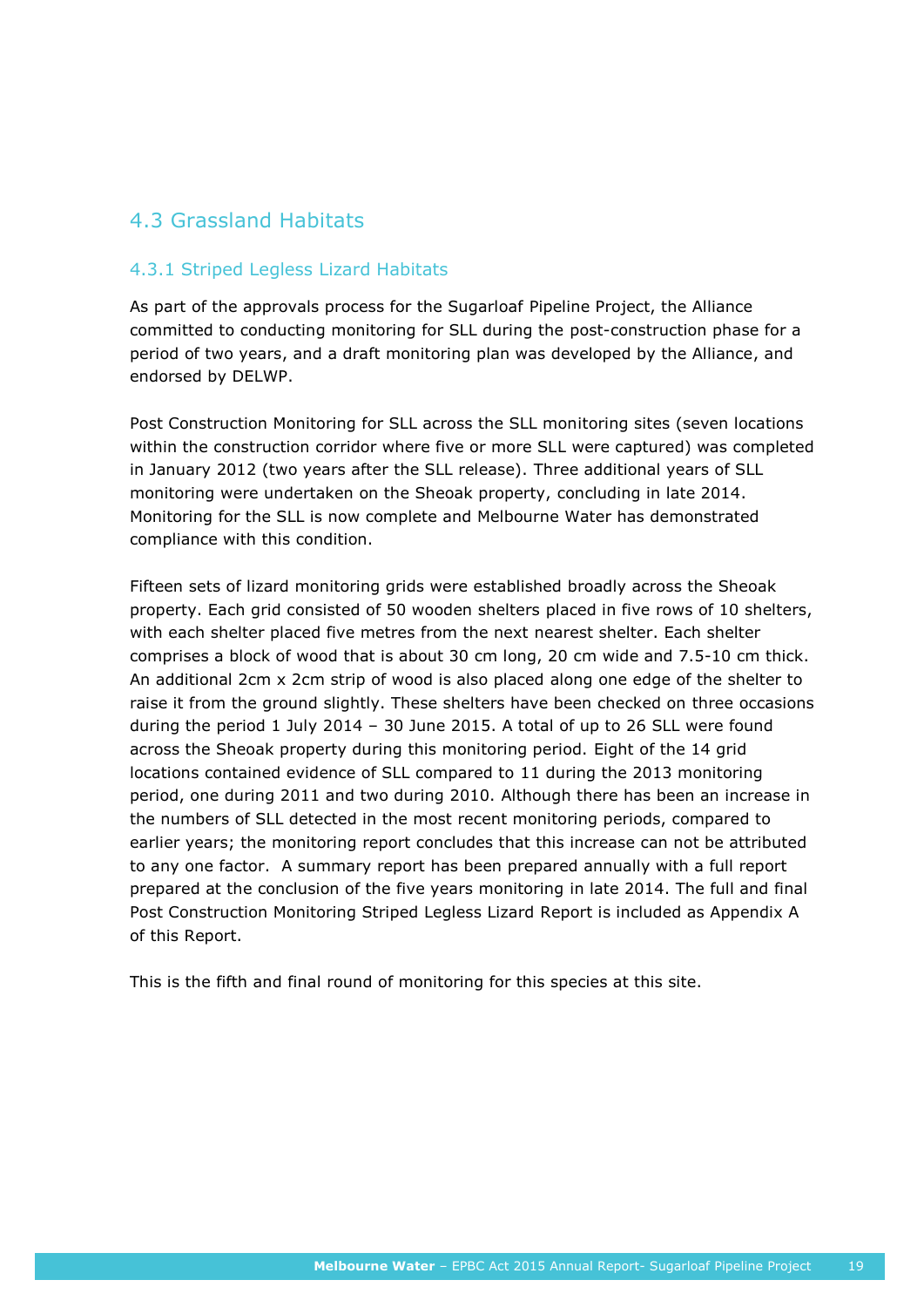# 5 Conclusion

The Sugarloaf Pipeline Alliance and Melbourne Water have implemented actions and adhered to the conditions placed on the Project by the then Federal Minister for the Environment, Heritage and the Arts.

Full compliance with pipeline operational volume conditions was achieved between 1 July 2014 and 30 June 2015 with only 6 ML extracted to the Sugarloaf Pipeline during this period.

Three EPBC Listed species have been located in the construction ROW - Striped Legless Lizard, Golden Sun Moth and Matted Flax-lily. The management of these species and all other EPBC listed species has been in accordance with the Environmental Management Strategy as endorsed by State and Federal Government, except where adaptive management has been necessary and subsequently approved before implementation. A large population of SLL was detected, and appropriate measures have been implemented throughout the project. Five years of postconstruction monitoring of SLL have been completed; with evidence of 26 SLL observed in the monitoring grids in 2014. This is the final round of monitoring , and a full and final report is attached. Large populations of GSM have also been detected. Monitoring of GSM was completed for five flight seasons. Melbourne Water will continue to implement the CMP at Sheoak for GSM until 2019 as outlined in the Project commitment documentation. Impacted patches of Matted Flax-lily were removed from areas around Yarra Glen and were translocated to the agreed receptor site in autumn 2010. Monitoring and management measures have been undertaken each year as outlined in the Project commitment documentation. Melbourne Water will continue to carry out weed management and restrict access at this site.

A number of the EPBC Approval conditions apply primarily to the construction phase of the project. Future annual reports will focus on compliance with the limitations of pipeline operational volumes set out in Condition 11, in the event that the pipeline is used under conditions of 'critical human need.'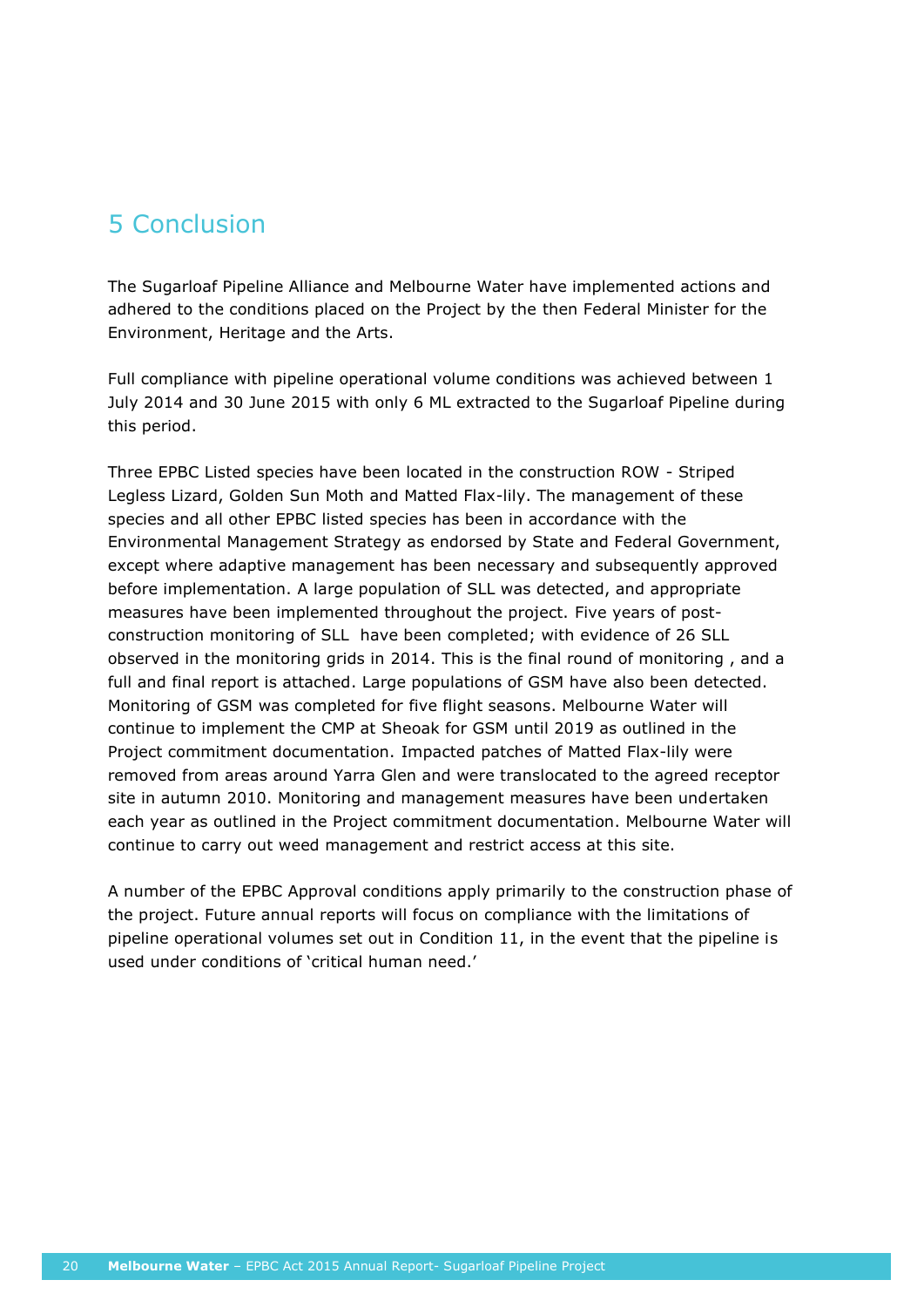Appendix A: (Attached) 2014 Post Construction Monitoring Striped Legless Lizard